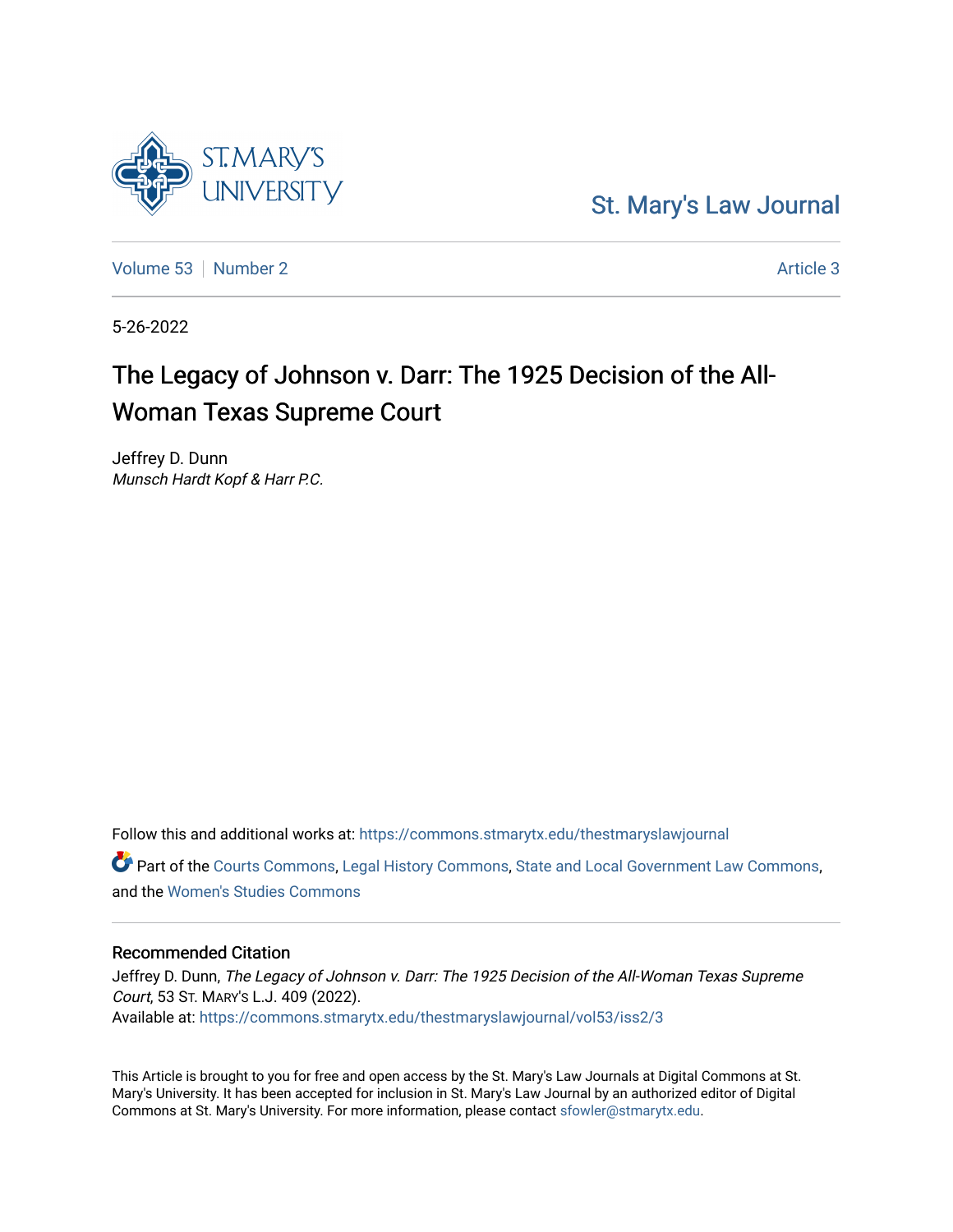## **ARTICLE**

## **THE LEGACY OF JOHNSON V. <sup>D</sup>ARR: THE 1925 DECISION OF THE ALL-WOMAN TEXAS SUPREME COURT**

## **JEFFREY D. DUNN**\*

| $\mathbf{I}$ . | Governor Pat M. Neff Appoints Three Women-Attorneys            |  |
|----------------|----------------------------------------------------------------|--|
|                |                                                                |  |
|                | II. The All-Woman Court Considers the Application for          |  |
|                |                                                                |  |
|                | III. The Woodmen Trustees Convey Title, but Retain a Trust 419 |  |
|                |                                                                |  |
|                |                                                                |  |
|                |                                                                |  |
|                |                                                                |  |

409

Attorney and Shareholder, Munsch Hardt Kopf & Harr P.C., in Dallas. The author graduated from Southern Methodist University (J.D. 1982); Lyndon B. Johnson School of Public Affairs, University of Texas at Austin (M.P.A., 1978); and Texas A&M University (B.A. 1976). He was assisted with research by Susan Serio and advice from Bill Pugsley, Executive Director of the Texas Supreme Court Historical Society in 2004. Any errors and opinions in this paper are strictly those of the author.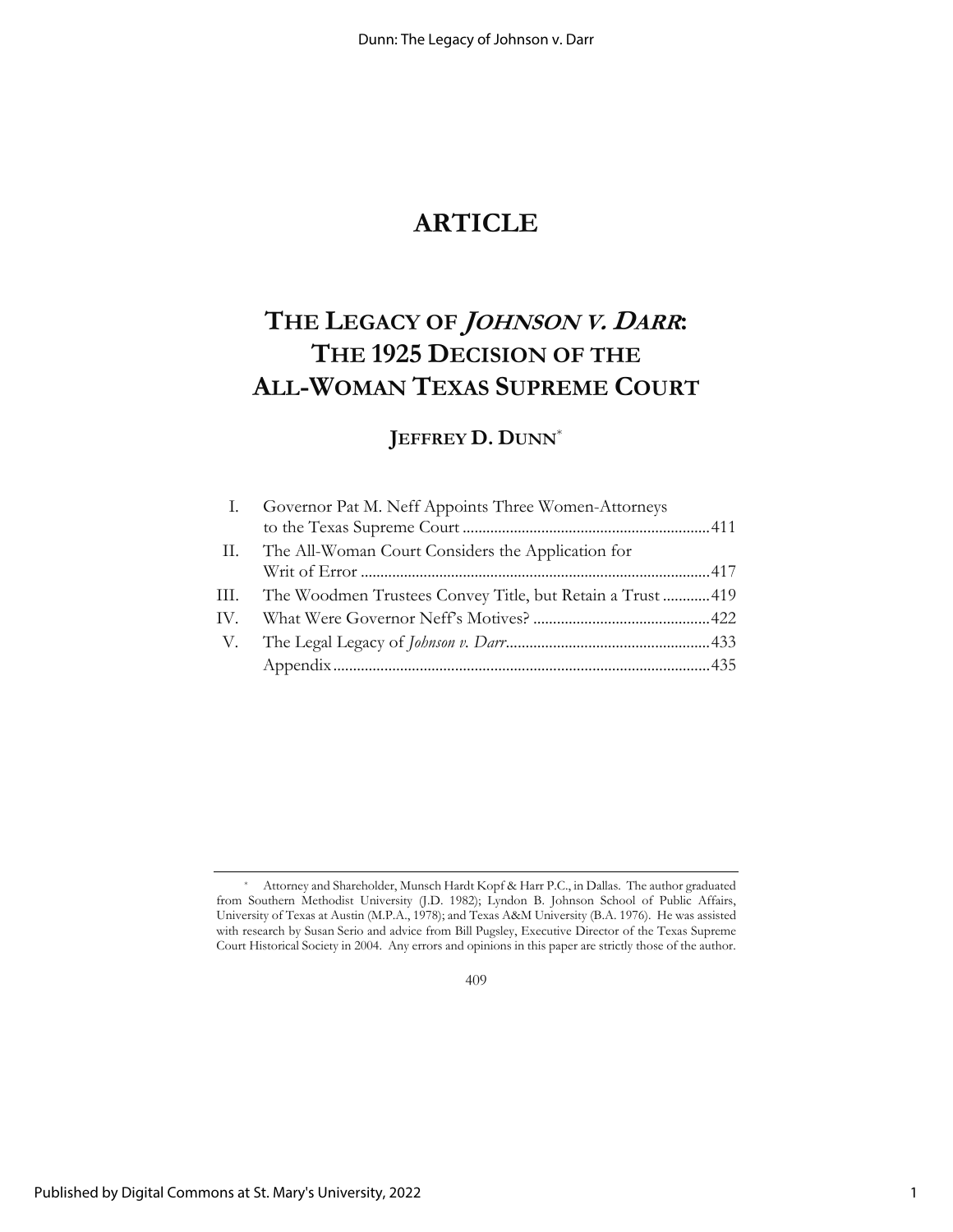*The Texas Supreme Court case of Johnson v. Darr,*1  *the first case decided in any state by an all-woman appellate court, was a singular event in American legal history. On January 9, 1925, three women lawyers appointed by Texas Governor Pat Neff met at the state capitol in Austin to issue rulings solely on one case involving conflicting claims to several residential properties in El Paso. The special court was appointed because the three elected justices recused themselves over a conflict of interest involving one of the litigants, a popular fraternal organization called Woodmen of the World. The special court granted the writ of error to enable the appeal, heard oral arguments on January 30, issued its decision on May 23, and disbanded on June 12 after denying a motion for rehearing. It would take fifty-seven years, 1982, before another woman was appointed to the court, and ten more years, 1992, before the first woman was elected to the court. After 1925, and particularly after women became ubiquitous as attorneys during and after the 1980s, Johnson v. Darr was noted as a curious oddity and celebrated milestone in the history of women in the legal profession.*

*The following Article was presented at the annual meeting of the Texas State Historical Association on March 6, 2004, in Austin, Texas. The paper's objective is to examine the circumstances that led to Governor Neff's appointments, his motivations in appointing the women, and the legal legacy of the substantive result of the decision.*  The paper has been cited many times and with this publication is now more easily *accessible. Except for a few edits, corrections, and the addition of new case citations in the appendix, the paper is published as it was presented in 2004.*2

<sup>1.</sup> Johnson v. Darr, 272 S.W. 1098 (Tex. 1925).

<sup>2.</sup> Among the articles citing this paper are Linda C. Hunsaker's *Family Remembrances and the Legacy of Chief Justice Hortense Sparks Ward*, J. TEX. SUP. CT. HIST. SOC'Y, Summer 2015, at 54, and Alice G. McAfee's *The All-Woman Texas Supreme Court: The History Behind a Brief Moment on the Bench*, 39 ST. MARY'S L.J. 467 (2008). McAfee's article relied extensively on this paper but took a different approach by analyzing the case as a chapter in the expansion of the status of women in Texas law and politics. *See generally id.* (discussing the all-woman Supreme Court in the context of the women's movement). In recent years, the case has been featured in a living history format. A reenactment of the oral arguments was held at Baylor Law School in 2015 and at the State Bar of Texas annual meeting in Fort Worth in 2016. Elizabeth Furlow, *Reenactment of Johnson v. Darr Marks the Ninetieth Anniversary of the Historic All-Woman Texas Supreme Court*, J. TEX. SUP. CT. HIST. SOC'Y, Spring 2015, at 72; David A. Furlow, *All-Woman Court Ruled the State Bar Annual Meeting*, J TEX. SUP. CT. HIST. SOC'Y, Summer 2016, at 82; *see also* David A. Furlow & Lynne Liberato, *History Revisited: The 1925 All-Woman Court Will Be Reenacted at the State Bar of Texas Annual Meeting,* 79 TEX. B.J. 357, 358 (2016). In January 2021, Texas Court of Appeals (Fourteenth District) Justice Ken Wise brought the story of *Johnson v. Darr* to a wider audience by featuring the case on his Texas history audio podcast. Ken Wise, *Wise About Texas: The Texas History Podcast—Episode 96: The All-Woman Supreme Court* (Jan. 31, 2021), wiseabouttexas.com /ep-96-the-all-woman-supreme-court/ [perma.cc/HY55-8DGV].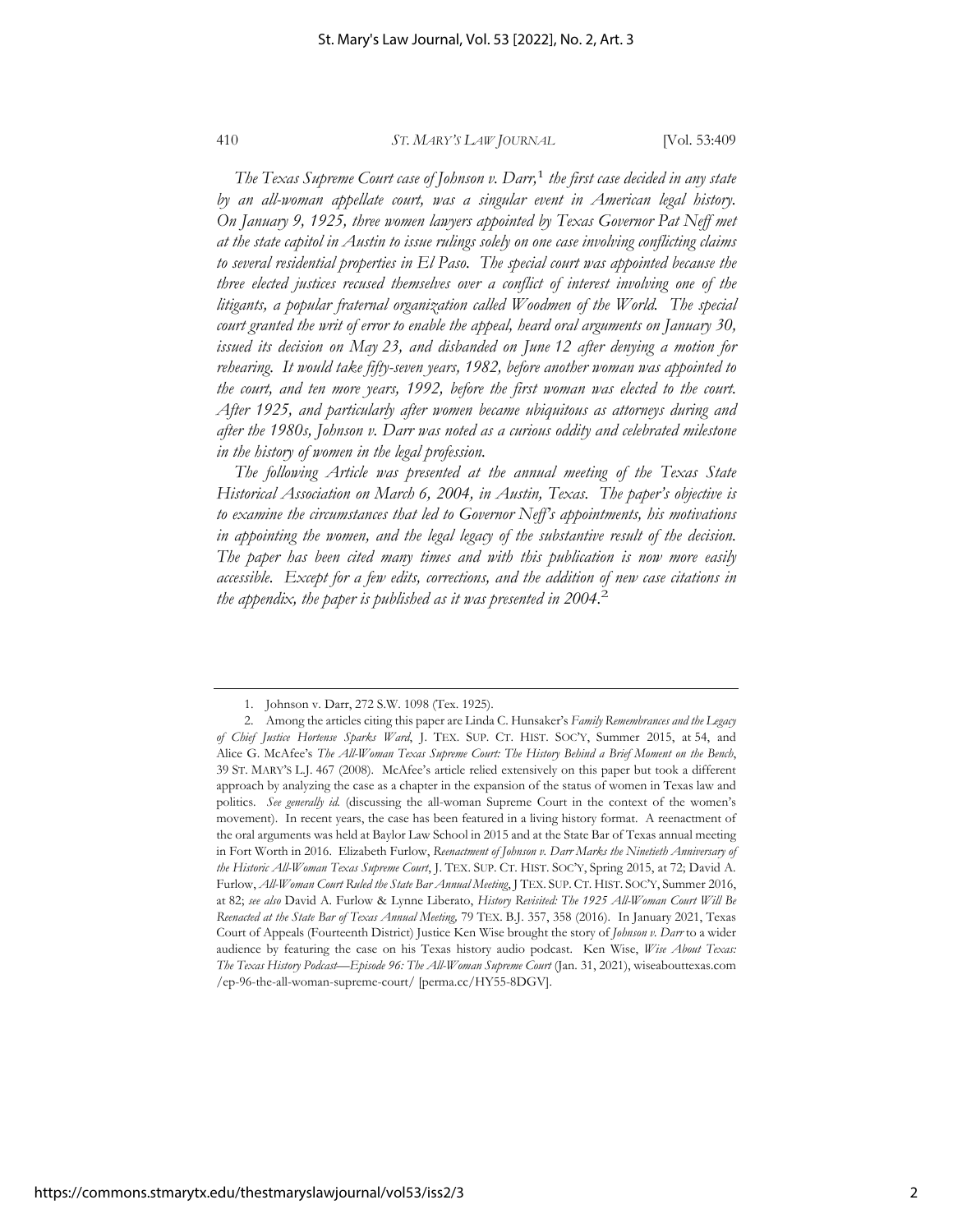#### I. GOVERNOR PAT M. NEFF APPOINTS THREE WOMEN-ATTORNEYS TO THE TEXAS SUPREME COURT

On March 8, 1924, Chief Justice Calvin M. Cureton of the Texas Supreme Court certified to Governor Pat M. Neff that he and the court's two associate justices, Thomas B. Greenwood and William Pierson, were disqualified to consider the application for writ of error in a lawsuit brought by J.M. Darr and others against W.T. Johnson and others for tracts of land in El Paso County.3 The judges had an impermissible interest in the case because the Darr parties brought the suit as trustees for the fraternal beneficiary association known as the Woodmen of the World.<sup>4</sup> All three justices were members of the association and therefore proportionate  $\overline{\text{}}$  owners of the association's assets.<sup>5</sup> Chief Justice Cureton's certification of disqualification required Governor Neff to replace the justices "immediately" with appointees who met the three requirements set forth in the State Constitution.<sup>6</sup> At the time, the Texas Constitution required each candidate be a citizen of Texas and the United States, at least thirty years old, and a practicing Texas lawyer or judge of a state court for at least seven years.7 The appointees would sit as a special court to consider the writ of error application solely with respect to this case and, if granted, rule on the legal issues presented to the court. $8$ 

<sup>3.</sup> Mary G. Ramos, *The Texas All-Women Supreme Court,* TEX. ALMANAC, https://www.texas almanac.com/articles/the-texas-all-woman-supreme-court [perma.cc/U93R-GHUN].

<sup>4.</sup> *See* Darr v. Johnson, 257 S.W. 682, 682 (Tex. App.—El Paso 1923, writ granted) ("Action by J.M. Darr and others, as trustees for the Woodmen of the World . . . .").

<sup>5.</sup> Debbie Mauldin Cottrell, *All-Woman Supreme Court*, HANDBOOK OF TEX. ONLINE (Nov. 1, 1994), https://www.tshaonline.org/handbook/entries/all-woman-supreme-court [perma.cc /D4HL-W5BE].

<sup>6.</sup> *Id.*

<sup>7.</sup> TEX. CONST. art. V, § 2 (1891).

<sup>8.</sup> Ramos, *supra* note 3; *see Neff Names Three Texas Women to Function as Special Supreme Court*, DALLAS MORNING NEWS, Jan. 2, 1925, at 1 (explaining what the women appointed are to do in respect to the case). In 1925, the Texas Supreme Court consisted of one "chief justice" and "two associate justices." TEX. REV. CIV. STAT. ANN. art. 1512. The Texas Constitution provides, "No judge shall sit in any case wherein the judge may be interested . . . ." TEX. CONST. art.  $V$ ,  $\int$  11. The implementing statute contained nearly identical wording disqualifying the judge "in any cause wherein he may be interested in the question to be determined . . . ." TEX. REV. CIV. STAT. ANN. art. 1516. When the Supreme Court found itself disqualified to hear and determine a case, the disqualification was certified to the governor, "who shall immediately commission the requisite number of persons learned in the law for the trial and determination of such cause . . . ." TEX. CONST. art. V, § 11 (1891); *see also* TEX. REV. CIV. STAT. ANN. art. 1516 (establishing the disqualification of judges in a statutory format). This disqualification language remains in effect today. TEX. CONST. art. V, § 11.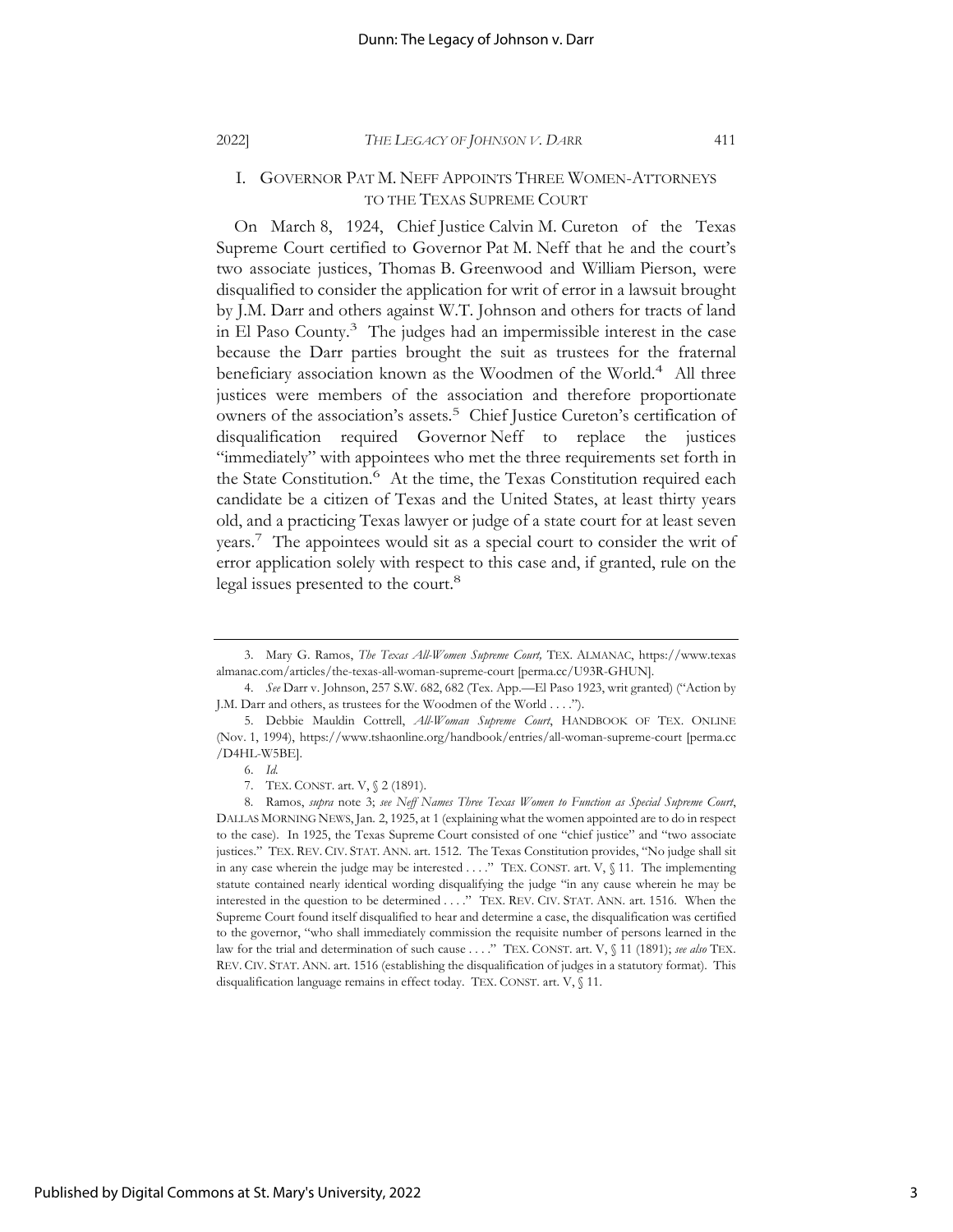Neff took no action to fill the special court until January 1, 1925, just one week before the scheduled January 8 hearing on the application.<sup>9</sup> Acting through his assistant secretary, John H. Johnson, Neff stunned the legal community and the people of Texas by announcing that the special court would consist of three women: Mrs. Edith E. Wilmans of Dallas, Miss Nellie Robertson of Granbury, and Mrs. Hortense Ward of Houston.<sup>10</sup> They would be the first women to sit on the Texas Supreme Court and the first all-woman appellate court in the United States.<sup>11</sup> What followed was a media frenzy and rare public glimpse into how the Texas Supreme Court dispensed with applications for writs of error. Newspapers vied with each other to provide as much detail as possible on this history-making announcement.12

Research indicates there were less than seventy-five women lawyers in Texas between 1910 and 1930, with even fewer meeting the qualifications for appointment in 1924.<sup>13</sup> After the appointments had been announced, Mrs. Emma R. Webb, Bastrop County's only woman lawyer, made known that she had been asked to serve on this court, but was disqualified because of her affiliation with the Woodmen Circle, a women's auxiliary of Woodmen of the World, and, according to one account, because of her

13. Elizabeth York Enstam, *Women and the Law*, TEXAS STATE HISTORICAL ASSOCIATION, https://www.tshaonline.org/handbook/entries/women-and-the-law [https://perma.cc/F5YJ-XH M9]; *see* HALEY, *supra* note 11, at 168 ("[F]or beyond this five, there were only about two dozen more female lawyers in Texas to choose from."). The University of Texas Law School graduated sixteen women between 1920 and 1924 out of 376 graduates during the same period. *See UT School of Law Class Composites 1884–1959*, TARLTON LAW LIBRARY, https://tarlton.law.utexas.edu/classcomposites/1920s [https://perma.cc/9NE5-ZHFP] (listing UT law graduating classes from 1880s through 1950s). At the time, the Texas Constitution provided in relevant part, "No person shall be eligible to serve in the office of chief justice or associate justice of the Supreme Court unless he be, at the time of election, a citizen of the United States and of this State, and unless he shall have attained the age of thirty years, and shall have been a practicing lawyer or a judge of a court or such lawyer and judge together at least seven years." TEX. CONST. art. V, § 2 (1891). The implementing statute had nearly identical wording. *See* TEX. REV. CIV. STAT. ANN. art. 1514 ("No person shall be eligible to the office of chief justice or associate justice of the [S]upreme [C]ourt, unless he be, at the time of his election, a citizen of the United States and of this state, and unless he shall have attained the age of thirty years, and shall have been a practicing lawyer or a judge of a court in this state, or such lawyer and judge together, at least seven years.").

<sup>9.</sup> Ramos, *supra* note 3.

<sup>10.</sup> *Id.* 

<sup>11.</sup> JAMES L. HALEY, THE TEXAS SUPREME COURT: A NARRATIVE HISTORY, 1836–1986, at 168 (2013).

<sup>12.</sup> *See Neff Names Three Texas Women to Function as Special Supreme Court*, *supra* note 8, at 1 (describing the first all-woman Supreme Court, who it is to be composed of, and what they were to decide).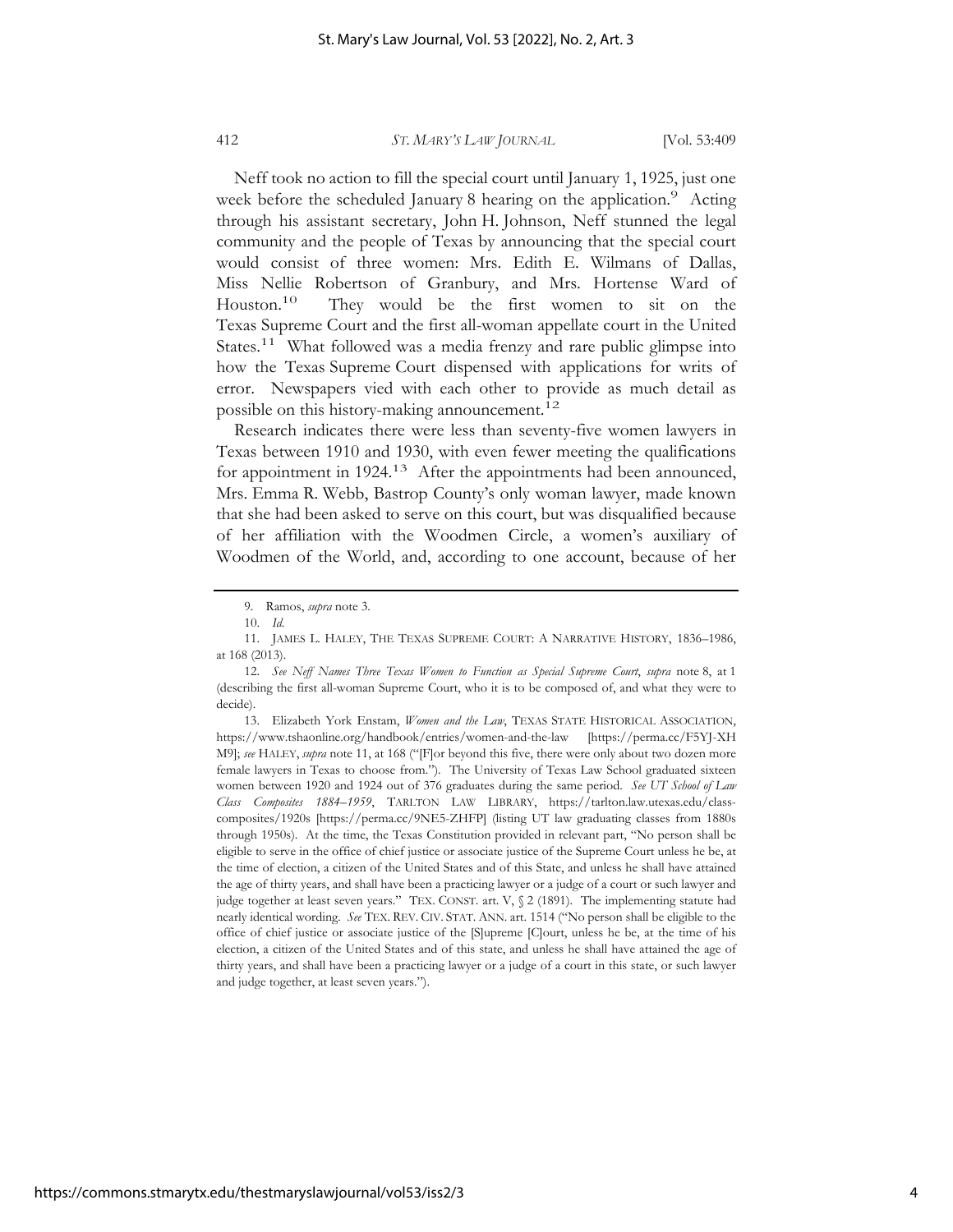husband's membership in the Woodmen order.<sup>14</sup> During the week preceding the hearing, Governor Neff learned that announced appointees, Wilmans and Robertson, also were not qualified, thus causing him to scramble for replacements.<sup>15</sup> In both instances, Neff appointed women to take their places.

Edith Wilmans, one of the three initial appointees, was a well-known participant in the women's suffrage movement. In 1922, she became the first woman elected to the Texas legislature.<sup>16</sup> When Wilmans learned of her appointment, she "accepted at once[,]" telling the *Dallas Morning News*: "I think it is a great honor to the womanhood of Texas that the Governor should select three women as members of a special court. Every day it is being demonstrated that woman's capacity to serve is recognized and her opportunities are multiplying."17 Her appointment, however, was shortlived. One of the lawyers in the legal department of the Woodmen of the World discreetly contacted Dallas judge Royall R. Watkins and mentioned to him that Wilmans had not been practicing law long enough to satisfy the seven-year minimum requirement under the State Constitution.<sup>18</sup>

On January 3, Judge Watkins notified Governor Neff of this conference in a letter he labeled "purely personal and confidential."<sup>19</sup> Evidently recognizing Neff's objective to appoint an all-woman special court, Judge Watkins recommended two Dallas women to be her replacement: Mrs. Sarah C. Menezes and Miss Hattie Henenberg.<sup>20</sup> He was profuse in his praise for Mrs. Wilmans and assured the governor that her disqualification from the honor he conferred on her "will not hurt you."<sup>21</sup>

Shortly thereafter, Wilmans learned of the problem with her nomination and on Sunday night, January 4, she announced to the press that she was disqualified and had forwarded her resignation to Governor Neff.<sup>22</sup> She

<sup>14.</sup> *Neff Names Three Women to Supreme Court*, AUSTIN AMERICAN-STATESMAN, Jan. 2, 1925, at 1.

<sup>15.</sup> HALEY, *supra* note 11, at 168.

<sup>16.</sup> *Neff Names Three Women to Function as Special Supreme Court*, *supra* note 8, at 1; Edith Eunice Wilmans Malone, *Wilmans, Edith Eunice Therrel (1882–1966)*, HANDBOOK OF TEX. ONLINE (Jan. 15, 2017), https://www.tshaonline.org/handbook/entries/wilmans-edith-eunice-therrel [perma. cc/F9KM-GK7W].

<sup>17.</sup> *Neff Names Three Texas Women to Function as Special Supreme Court*, *supra* note 8, at 1.

<sup>18.</sup> Letter from Watkins to Neff (Jan. 2, 1925) (The Texas Collection at Baylor University).

<sup>19.</sup> *Id.* 

<sup>20.</sup> *Id.* 

<sup>21.</sup> *Id.*

<sup>22.</sup> *See Mrs. Wilmans Finds She Is Ineligible to Serve on State Supreme Court*, DALLAS MORNING NEWS, Jan. 5, 1925, at 1 (reporting on Mrs. Wilmans resignation the morning after she learned the news).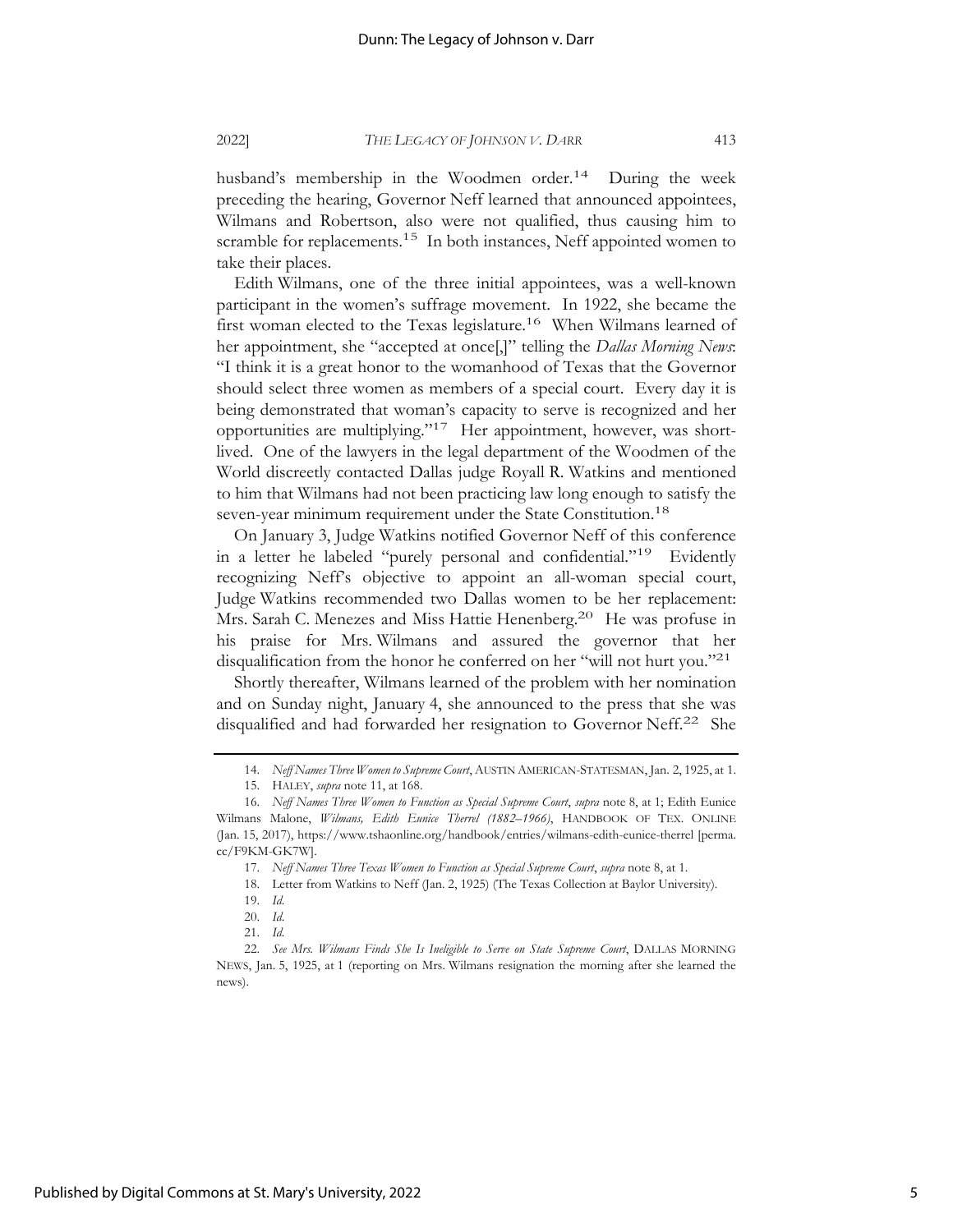told the *Dallas Morning News* that she was just two months shy of satisfying the seven-year practice requirement.<sup>23</sup> Governor Neff received the letter from Judge Watkins "just at the proper time," and on Monday, January 5, he appointed Hattie Henenberg to replace Wilmans.24 The *Dallas Morning News* reported that Henenberg was "recommended by a number of attorneys of the Dallas bar, including six women lawyers."25 Henenberg, who was 31 years old, graduated from the Dallas School of Law the precursor to SMU law school—and was licensed in Texas in 1916.26 A strong advocate for providing legal assistance to the poor, Henenberg told a journalist at the time of her appointment that "from birth to death, the poor man is the prey of petty swindlers."27 She said, "[A] legal aid society does not give charitable support to needy persons, but only justice and the enforcement of just and honorable claims."28

Mrs. Wilmans' resignation was followed by the disqualification of another initial appointee, Nellie Robertson, for the same reason.<sup>29</sup> At the time, Robertson was serving as the county attorney for Hood County, the only elected woman county attorney in the state.<sup>30</sup> However, she was forced to resign from the Supreme Court appointment because she had been practicing law for only six years and nine months—three months shy of the constitutional minimum.31 On January 7, just one day prior to the scheduled hearing in Austin, Neff appointed Miss Ruth Virginia Brazzil of

<sup>23.</sup> *Id.* 

<sup>24.</sup> Letter from Neff to Watkins (Jan. 15, 1925) (The Texas Collection at Baylor University); *Dallas Woman Named on Special Tribunal*, DALLAS MORNING NEWS, Jan. 6, 1925, at 1.

<sup>25.</sup> *Dallas Woman Named on Special Tribunal*, *supra* note 24.

<sup>26.</sup> Sherilyn Brandenstein, *Henenberg, Hattie L. (1893–1974)*, HANDBOOK OF TEX. ONLINE (Jan. 1, 1995), [hereinafter *Henenberg*] https://www.tshaonline.org/handbook/entries/henenberghattie-l [https://perma.cc/CS9Q-VST4].

<sup>27.</sup> Alyson Drake, *March Madness (3/9/2018)-Bella Abzug v. Hattie Leah Henenberg*, TEX. TECH L. LIBR. (Mar. 3, 2018), https://texastechlawlibrary.com/2018/03/09/march-madness-3-9-2018-bellaabzug-v-hattie-leah-henenberg/ [https://perma.cc/B55E-KY4T].

<sup>28.</sup> *Id.* Henenberg died on November 28, 1974. *Miss Henenberg, Law Pioneer, Dies*, DALLAS MORNING NEWS, Nov. 29, 1974, at 11B; *Memorials*, 38 TEX. B.J. 183, 186 (1975).

<sup>29.</sup> *Another Woman on High Court Bench*, DALLAS MORNING NEWS, Jan. 8, 1925, at 1; HALEY, *supra* note 11, at 167; Caitlin Marks, *Robertson, Nellie Gray (1894–1955)*, HANDBOOK OF TEX. ONLINE (June 13, 2017), https://www.tshaonline.org/handbook/entries/robertson-nellie-gray [perma.cc/8R 6N-FDT2].

<sup>30.</sup> Marks, *supra* note 29.

<sup>31.</sup> *Neff Names Three Women to Function as Supreme Court*, *supra* note 8, at 1; *New Chief Justice is Texas College Graduate*, HOUSTON POST DISPATCH, Jan. 5, 1925, at 10; *Another Woman on High Court Bench*, *supra* note 29; HALEY, *supra* note 11, at 167; Marks, *supra* note 29.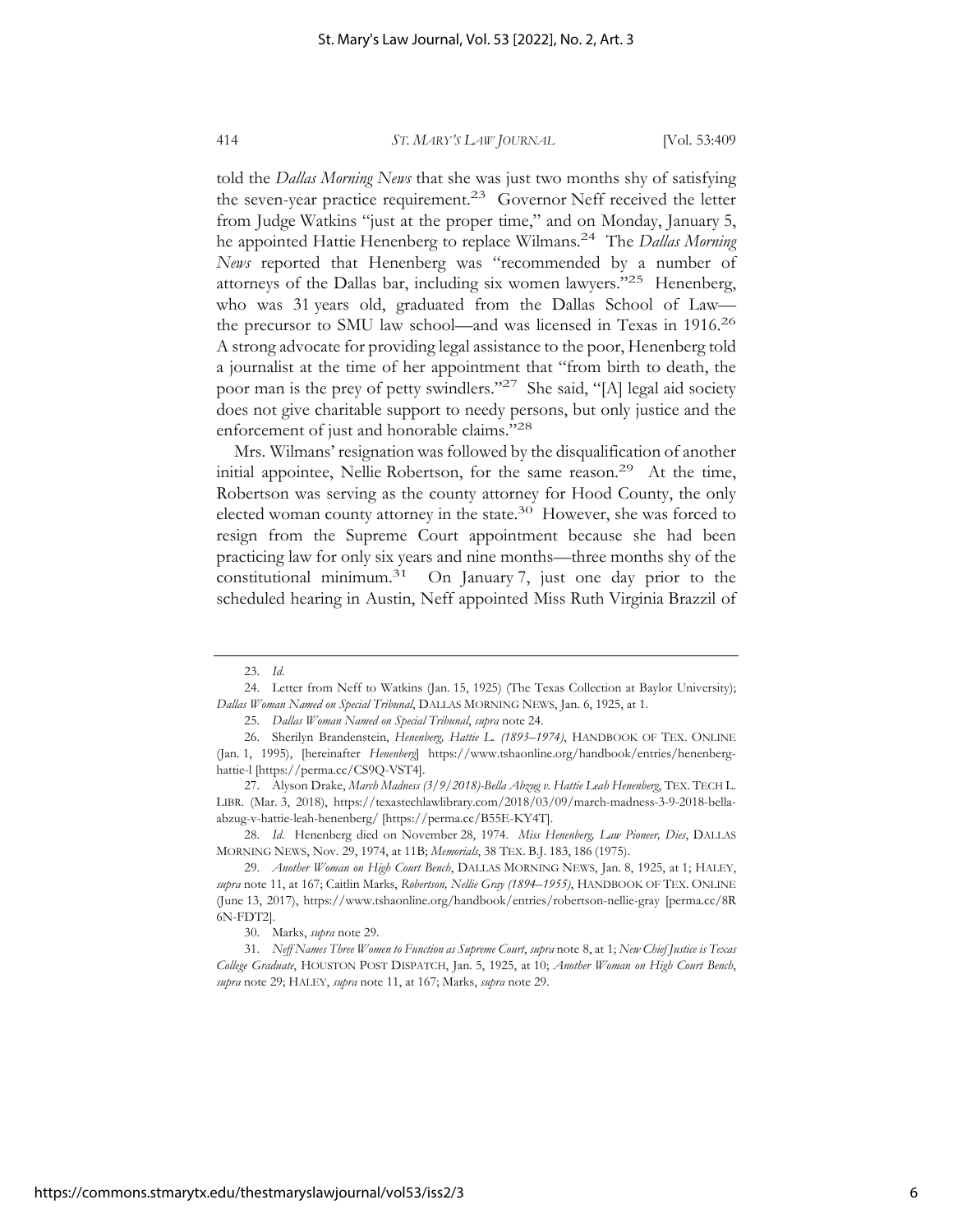Galveston as Robertson's replacement.<sup>32</sup> He made Brazzil and Henenberg Special Associate Justices and elevated his remaining appointee, Hortense Ward, to Special Chief Justice.<sup>33</sup> Brazzil, 35 years old, was born in Tyler and lived in Wharton before moving to Galveston in 1918.<sup>34</sup> She was a quiet, private person who became a "special student" in law at the University of Texas.<sup>35</sup> She passed the bar exam in 1912.<sup>36</sup> Brazzil opposed women's suffrage. Around the time of her appointment, Brazzil said that "there is little chance of the majority of our public offices ever being filled by women. There are too many men well qualified, for that, and, as a rule, the average woman has more exacting, and, to her, more absorbing duties than those of a political nature."37 Nonetheless, she did not oppose women's entry into politics and said that she hoped it "will mean the enactment of better State laws looking to the protection of working women and children, and particularly the children."38 Brazzil was not married at the time of her appointment, but in December 1927 she married Roy Roome.<sup>39</sup> Although the marriage apparently lasted six to ten days, she retained her married name of Ruth Roome for the rest of her life.40

Hortense Ward, age 52, was the only initial appointee who survived scrutiny of her qualifications.<sup>41</sup> Ward was a divorcee with three young daughters when she married lawyer William Ward in 1908.<sup>42</sup> In 1910, after taking a correspondence course in Houston, she became one of the first women to receive a law license in Texas.43 She joined her husband in practicing law and their firm became known as Ward & Ward.<sup>44</sup> In 1913,

38. John William Stayton, *The First All-Woman Supreme Court in the World*, HOLLAND'S MAGAZINE, March 1925, at 73.

<sup>32.</sup> *Another Woman on High Court Bench*, *supra* note 29.

<sup>33.</sup> *Id.*

<sup>34.</sup> Sherilyn Brandenstein, *Roome, Ruth V. Brazzil (1889–1976)*, HANDBOOK OF TEX. ONLINE (June 1, 1995), https://www.tshaonline.org/handbook/entries/roome-ruth-v-brazzil [perma.cc/6G ND-WZEK].

<sup>35.</sup> *Id.*

<sup>36.</sup> *Id.* 

<sup>37.</sup> Ramos, *supra* note 3.

<sup>39.</sup> Brandenstein*, supra* note 34.

<sup>40.</sup> Sue M. Hall, The 1925 All-Woman Supreme Court of Texas 14 (1978) (unpublished paper) (on file with St. Mary's University School of Law); Brandenstein, *supra* note 34. Ruth Brazzil Roome died in Kerrville in 1976. *Id.*

<sup>41.</sup> *See* Ramos, *supra* note 3 (stating Ward was born in 1875).

<sup>42.</sup> *Hortense Sparks Ward (1875–1944)*, TARLTON LAW LIBRARY, https://tarltonapps.law. utexas.edu/justices/profile/view/112 [perma.cc/L2GM-MF9K].

<sup>43.</sup> *Id.* 

<sup>44.</sup> *Id.*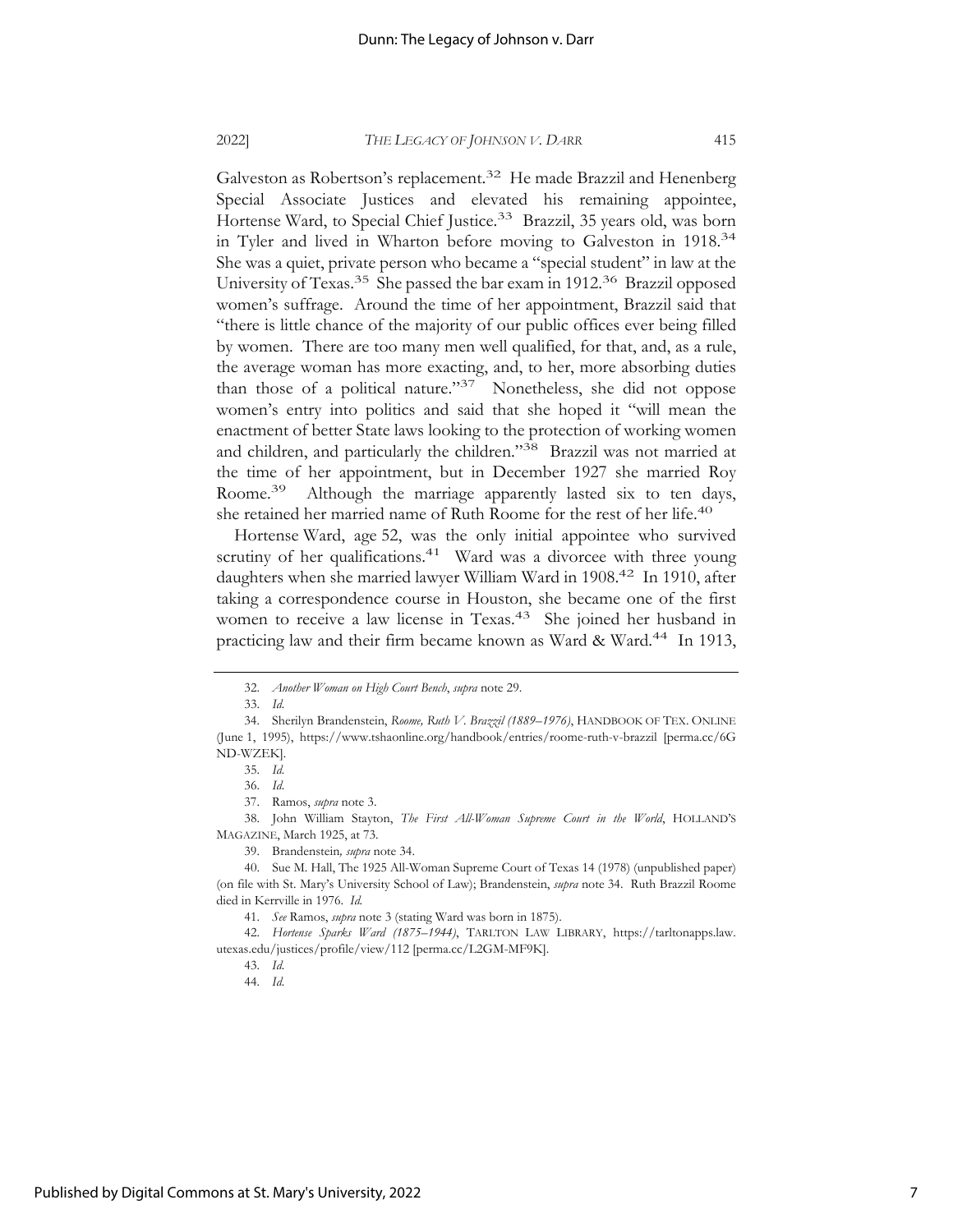she assisted in the preparation and passage of the "Married Woman's Property Rights Law," which gave married women in Texas greater control over their separate property.<sup>45</sup> In 1915, she became the first woman in Texas and the South to be admitted before the United States Supreme Court.46 Ward supported prohibition and women's suffrage.

On June 27, 1918, as president of the Harris County Equal Suffrage Association, she became the first woman to register as a voter in Harris County.47 One of her daughters married attorney John H. Crooker, one of the founding partners of the Houston law firm of Fulbright & Jaworski.<sup>48</sup>

The special appointments to consider the writ of error in *Johnson v. Darr* were among Governor Neff's last official acts.<sup>49</sup> After winning election as governor in 1920, Neff became an outspoken crusader and moralist, and one of the most colorful Texas politicians of the 20th century.50 He was a deeply religious Baptist with undergraduate and master's degrees from Baylor University and a law degree from the University of Texas.<sup>51</sup> Neff possessed outstanding oratory skills and a homespun personality. He is often remembered for his strong advocacy of women's suffrage and prohibition, particularly the enforcement of prohibition laws in effect during his service as governor.<sup>52</sup> According to Neff's friend and Baylor classmate, U.S. Senator Tom Connally, "Pat never drank anything stronger than

<sup>45.</sup> *Id.* 

<sup>46.</sup> *Id.*; Janelle D. Scott, *Ward, Hortense Sparks (1872–1944)*, HANDBOOK OF TEX. ONLINE (Nov. 1, 1995), https://www.tshaonline.org/handbook/entries/ward-hortense-sparks [perma.cc/L3 9S-S6RW].

<sup>47.</sup> Scott, *supra* note 46.

<sup>48.</sup> Hall, *supra* note 40, at 3–10; *see also* Scott, *supra* note 47 ("Her son-in-law, John H. Crooker, was a partner in the law firm of Fulbright and Crooker, which grew into the prominent Houston firm of Fulbright and Jaworski."). Ward died December 5, 1944, in Houston. *Id.*; *Memorials*, 8 TEX. B.J. 580, 585 (1945). For an excellent summary of Ward's life, see Hunsaker, *supra* note 2, at 51.

<sup>49.</sup> *See* Cottrell, *supra* note 5 ("On January 1, 1925, shortly before his term as governor ended, Neff officially named three women to serve on the special court . . . .").

<sup>50.</sup> *See* Thomas E. Turner, *Neff, Pat Morris*, HANDBOOK OF TEX. ONLINE (Mar. 9, 2019), https://www.tshaonline.org/handbook/entries/neff-pat-morris [perma.cc/PF7J-4J6G] ("Viewed by many as a crusader and a moralist, he immediately put his campaign issues before the legislature.").

<sup>51.</sup> *See id.* (discussing his involvement in Baptist organizations such as the Baptist General Convention of Texas as well as the Southern Baptist convention).

<sup>52.</sup> See id. (describing the contrast between his main opponent for Governor, Joseph Weldon Bailey, and himself in regard to issues including, women's suffrage, prohibition, and a majority of the Progressive era agenda).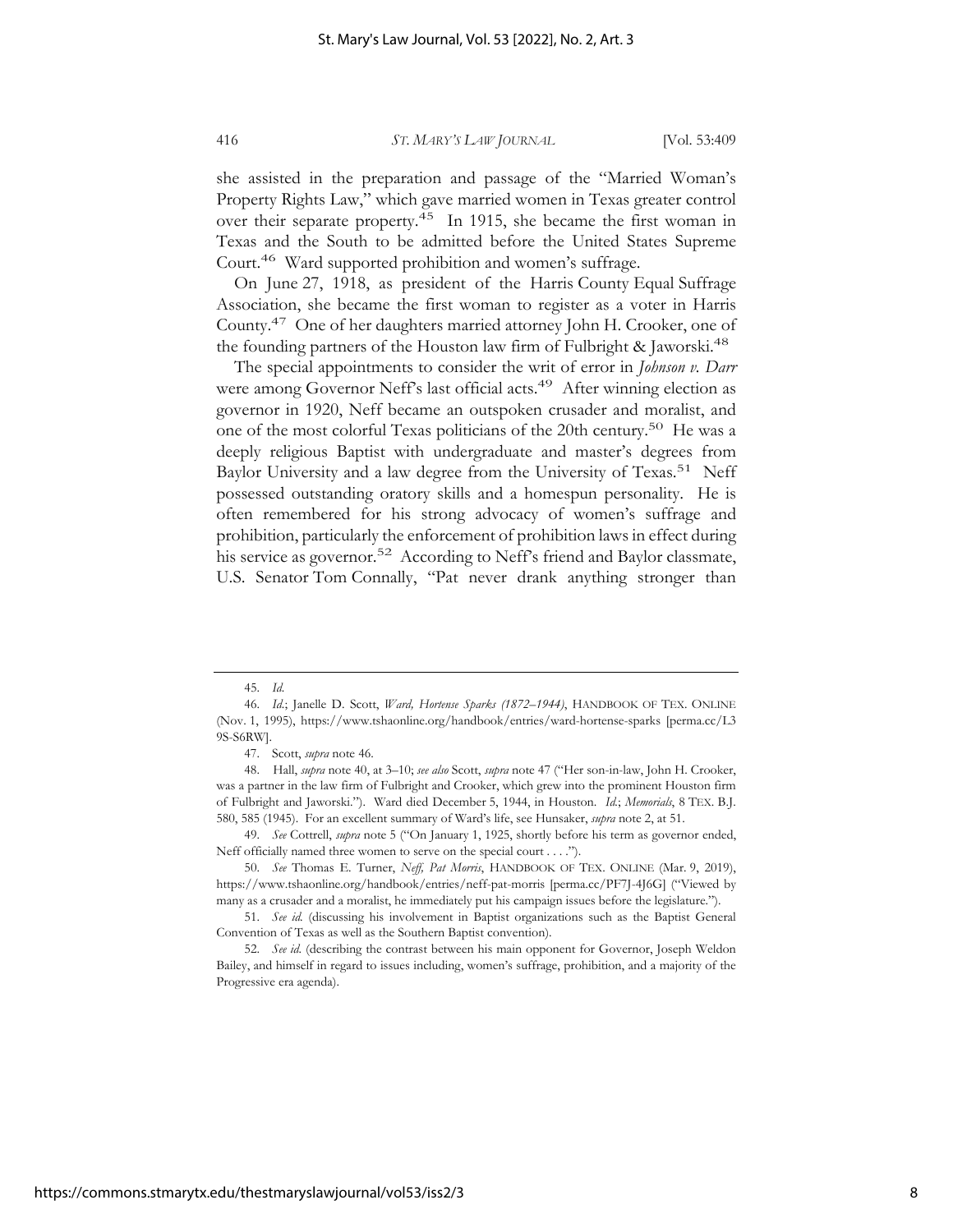Brazos River water."<sup>53</sup> Neff was handily re-elected in 1922 to his second term, which ended January 17, 1925, less than three weeks after his appointment of the special all-women court.<sup>54</sup>

Neff was succeeded in office by Miriam Ferguson, the wife of former Governor James Ferguson, who was impeached and removed from office in 1917.55 Mrs. Ferguson was creating women's history in her own right by becoming the first woman governor of Texas.<sup>56</sup> She missed being the first woman governor of any state by only a few days after the honor was taken by Wyoming's Nellie Ross.<sup>57</sup> Much attention was given to the pending inaugurations of the two women, but the all-woman Texas Supreme Court was creating a sensation of its own in the first two weeks of 1925.<sup>58</sup>

#### II. THE ALL-WOMAN COURT CONSIDERS THE APPLICATION FOR WRIT OF ERROR

Hortense Ward, Hattie Henenberg, and Ruth Brazzil met each other for the first time in Governor Neff's office at the state capitol on Thursday morning, January 8.<sup>59</sup> Few details of the event were overlooked by the press. One journalist wrote that the appointees were "no freak affair, but a tribunal thoroughly competent to sit in judgment and reach a conclusion just as sound as a decision might have been with all the Mr.'s since Adam stacked behind it."<sup>60</sup> Another wrote the three women "were a good deal

57. Huddleston, *supra* note 55.

<sup>53.</sup> *Ex-Governor Pat Neff Dies of Heart Attack*, THE HOUSTON CHRONICLE, Jan. 21, 1952, at 12; Neff served on the Texas Railroad Commission from 1929 to 1932, and as president of Baylor University from 1932 to 1947. *Id.* He died in Waco in 1952. Turner, *supra* note 50.

<sup>54.</sup> Turner, *supra* note 50*.*

<sup>55.</sup> John D. Huddleston, *Ferguson, Miriam Amanda Wallace [Ma],* HANDBOOK OF TEX. ONLINE (June 29, 2019), https://www.tshaonline.org/handbook/entries/ferguson-miriam-amanda-wallacema [perma.cc/3RH5-3RUR]; Ralph W. Steen, *Ferguson, James Edward*, HANDBOOK OF TEXAS ONLINE (Sept. 26, 2019), https://www.tshaonline.org/handbook/entries/ferguson-james-edward [perma.cc/ K96A-KZ7D].

<sup>56.</sup> Cottrell, *supra* note 5.

<sup>58.</sup> *Id.*

<sup>59.</sup> Ramos, *supra* note 3.

<sup>60.</sup> Allie Morris & Austin Bureau, *Only All-Woman Texas Supreme Court Panel a Rarity in 1925 and Today*, SAN ANTONIO EXPRESS NEWS (Dec. 31, 2017), https://www.expressnews.com/news/ local/article/Only-all-woman-Texas-Supreme-Court-panel-a-rarity-12465000.php [https://perma.cc/ EST6-TYLR].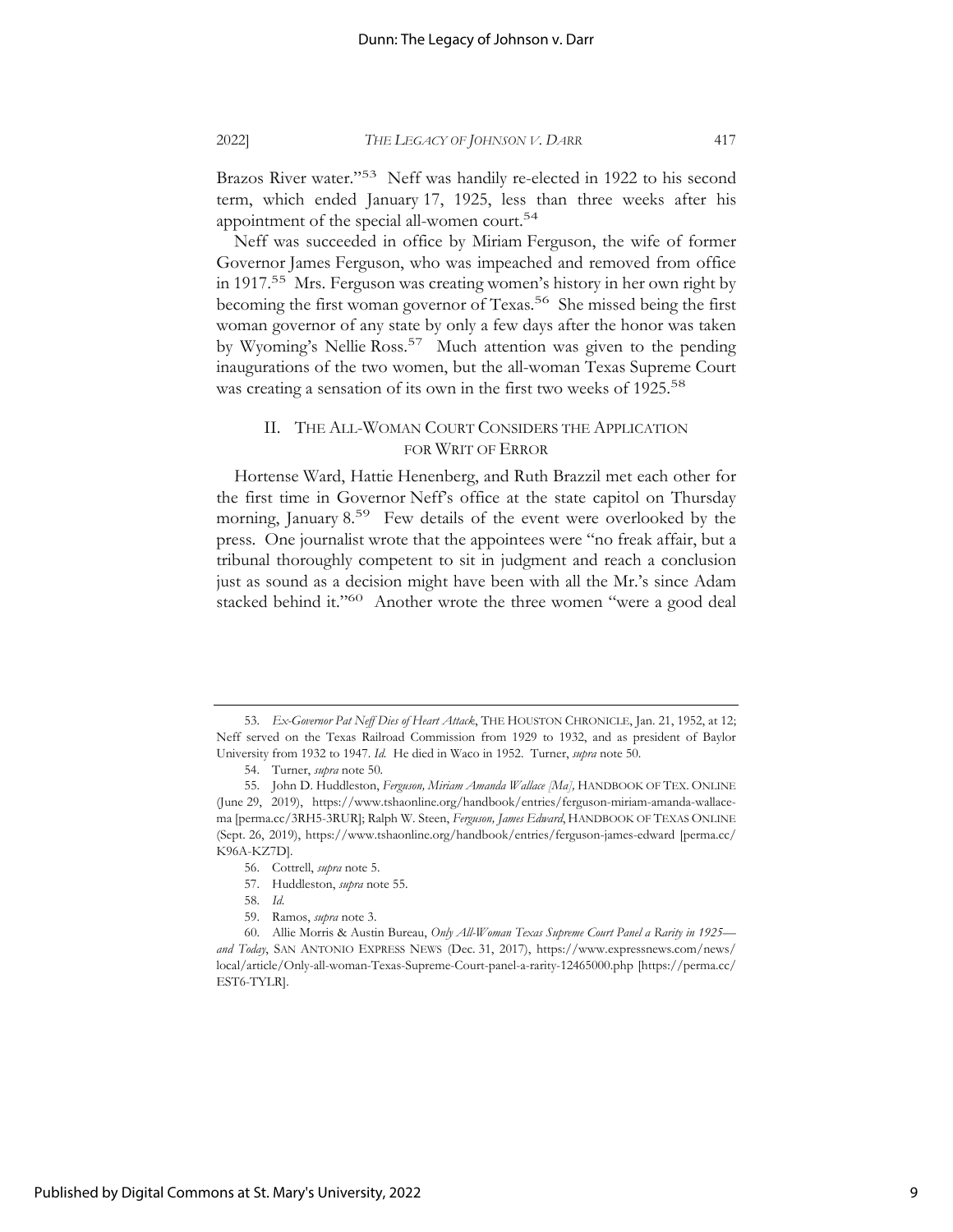better looking than the Supreme Court which regularly deliberates on the third floor of the capitol."<sup>61</sup>

Governor Neff gave the women their commissions, complete with gold embossed seals, before they were escorted to the Court's consultation room and greeted by Chief Justice Cureton, Judges Greenwood and Pierson, court attachés, and more newspaper reporters, all of whom were men.<sup>62</sup> When Judge Cureton administered the oath, the women did not raise their hands.<sup>63</sup> They smiled when he got to the part on whether they had ever fought a duel.64 The reporter for the *Dallas Morning News* noted that Brazzil signed the oath with her left hand, while Ward and Henenberg signed with their right hand.65

Judge Cureton instructed the special justices on the decision they had to make with respect to the application for writ of error.<sup>66</sup> He handed them three rubber stamps marked "granted," "refused," and "dismissed."67 By granting the writ, the attorneys for the parties would have to prepare briefs and argue the case for an opinion from the Court. By refusing or dismissing the writ, their service would end, and the civil appeals opinion, which favored the Woodmen of the World trustees, would stand. After deliberating for twenty minutes, the women emerged and took their places behind the Court's bench.<sup>68</sup> At 11:30 in the morning, Special Chief Justice Ward told the audience: "Application No. 13371,

<sup>61.</sup> *Id.* In 1925, the court met on the third floor of the north wing of the Texas state capitol. *See* Ramos, *supra* note 3 (describing the first meeting of the special all-women Supreme Court); *Texas Supreme Courtroom*, TEX. STATE PRES. BD. (Aug. 2015), https://tspb.texas.gov/prop/tc/tcspaces/spaces05.html [perma.cc/FQT5-QE7B] (describing "the third floor north wing" as the setting in which the Supreme Court used to meet). A separate building, dedicated solely for the court's use, was not constructed until 1959. *Id.* 

<sup>62.</sup> Ramos, *supra* note 3; Barbara Bader Aldave, *Women in the Law in Texas: The Stories of Three Pioneers*, 25 ST. MARY'S L.J. 289, 292 (1993); *Court of Women Gives Decision*, DALLAS MORNING NEWS, Jan. 9, 1925, at 1.

<sup>63.</sup> Aldave, *supra* note 62.

<sup>64.</sup> *Court of Women Gives Decision*, *supra* note 62; Ramos, *supra* note 3*.* 

<sup>65.</sup> *Court of Women Gives Decision*, *supra* note 62.

<sup>66.</sup> *Id.*

<sup>67.</sup> *See* Richard Morehead, *Texas Had One All-Woman Court*, DALLAS MORNING NEWS, Oct. 3, 1955, at 2 (describing the stamps given to Mrs. Ward by Judge C.M. Cureton, each indicating a different ruling).

<sup>68.</sup> *See Sentiments of Women Judges Are Outlined*, THE HOUSTON CHRONICLE, Jan. 9, 1925, at 17 (expressing the "fact that it required only 20 minutes for the women to come to a decision to grant the writ of error does not indicate any hasty action . . . ."); *see also Court of Women Gives Decision*, *supra* note 62 ("[T]he special court took the case in consultation, and within less than an hour had agreed to grant the application.").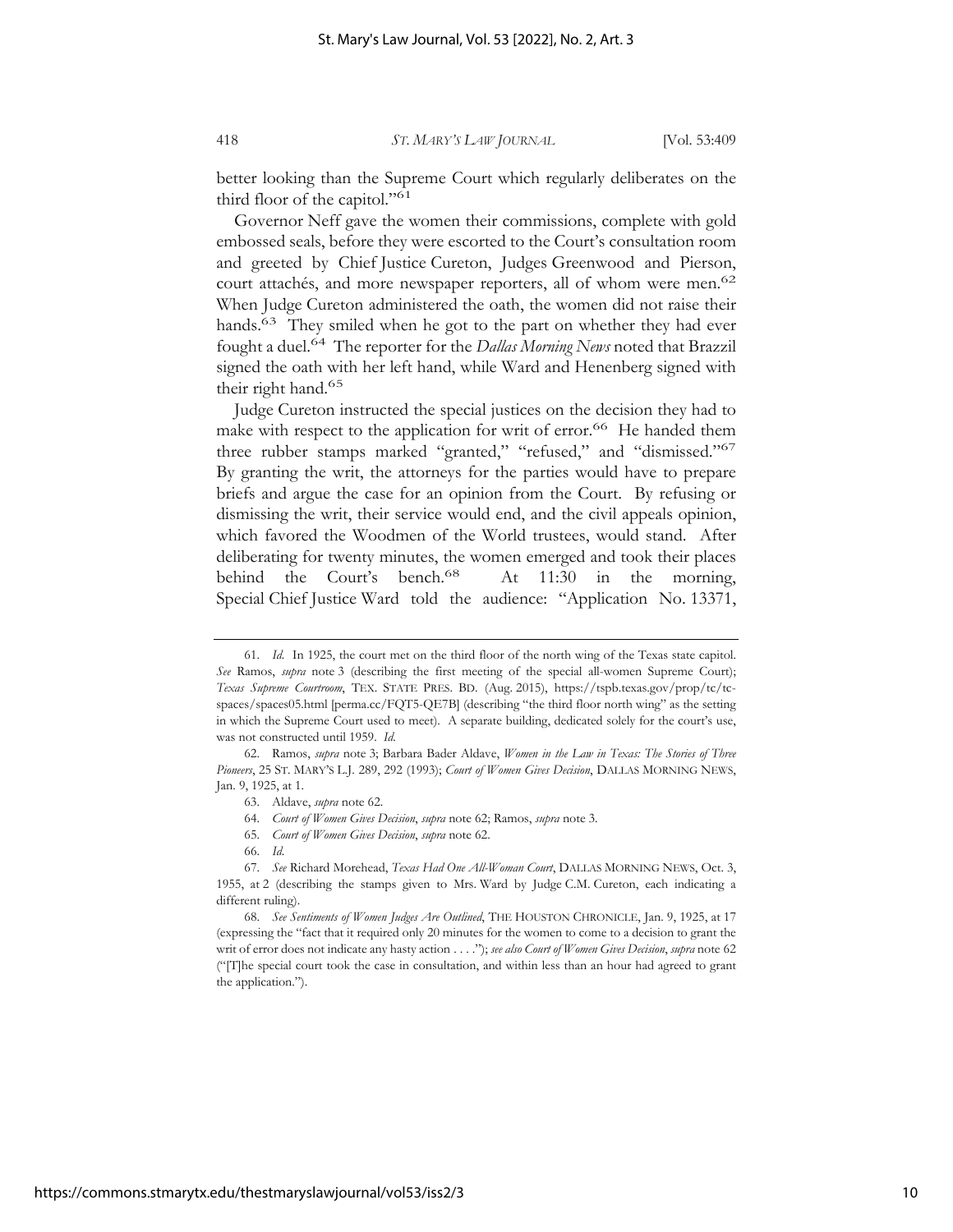W.T. Johnson et al., from El Paso County, for writ of error, is granted and the cause set for argument Jan[uary] 30, 1925."69 Ward then turned to F.T. Connerly, clerk of the court, and announced: "I think that is all, except to have our pictures taken."70 The photo of the three women at the bench appeared in newspapers across the state the next day.<sup>71</sup> After a short reception with their women friends in attendance, they left Austin and returned on January 30th to hear oral arguments.<sup>72</sup>

#### III. THE WOODMEN TRUSTEES CONVEY TITLE, BUT RETAIN A TRUST

*Johnson v. Darr* involved a dispute between a judgment creditor and trustees for a Woodmen of the World camp located in El Paso.73 In 1921, the Tornillo Camp No. 42, Woodmen of the World, held fee simple title to all or part of five residential lots located in the City of El Paso.<sup>74</sup> The lots were worth about \$10,000.<sup>75</sup> Title to the lots was in the name of J.M. Darr, W.S. Barnes, H.A. Borcherding, and F.P. Jones, as trustees for the camp.<sup>76</sup> On August 24, 1921, the trustees executed a general warranty deed conveying title to the properties to one of the trustees, F.P. Jones.<sup>77</sup> Contemporaneously with the delivery of the deed, Jones executed an instrument in favor of the other camp trustees acknowledging that he was holding title to the property as trustee for the camp and would reconvey the title at their request.78 The general warranty deed was recorded in the El Paso County deed records, but the trust instrument was not recorded until later.79

<sup>69.</sup> *Court of Women Gives Decision*, *supra* note 62.

<sup>70.</sup> *Id.*; *Sentiments of Women Judges are Outlined*, *supra* note 68.

<sup>71.</sup> *See Special Woman's Supreme Court of Texas*, DALLAS MORNING NEWS, Jan. 10, 1925, at 8 (displaying a photo taken after the special court granted the writ).

<sup>72.</sup> *Women Justices Grant Error Writ in W.O.W. Case*, SAN ANTONIO EXPRESS NEWS, Jan. 9, 1925, at 9; *see also Sentiments of Women Judges are Outlined*, *supra* note 68 (quoting Hortense Ward: "The fact that it required only twenty minutes for the women to come to a decision to grant the writ of error does not indicate any hasty action . . . . On the contrary, she said, it means that the case will be determined only after exhaustive study.")

<sup>73.</sup> Johnson v. Darr, 272 S.W. 1098, 1098 (Tex. 1925).

<sup>74.</sup> Darr v. Johnson, 257 S.W. 682, 683 (Tex. App.—El Paso 1923, writ granted).

<sup>75.</sup> *Neff Names Three Texas Women to Function as Special Supreme Court*, *supra* note 8, at 1.

<sup>76.</sup> *Darr*, 257 S.W. at 683.

<sup>77.</sup> *Id.*

<sup>78.</sup> *Id.*

<sup>79.</sup> *See id.* (stating the instrument was not recorded until October 24, 1922).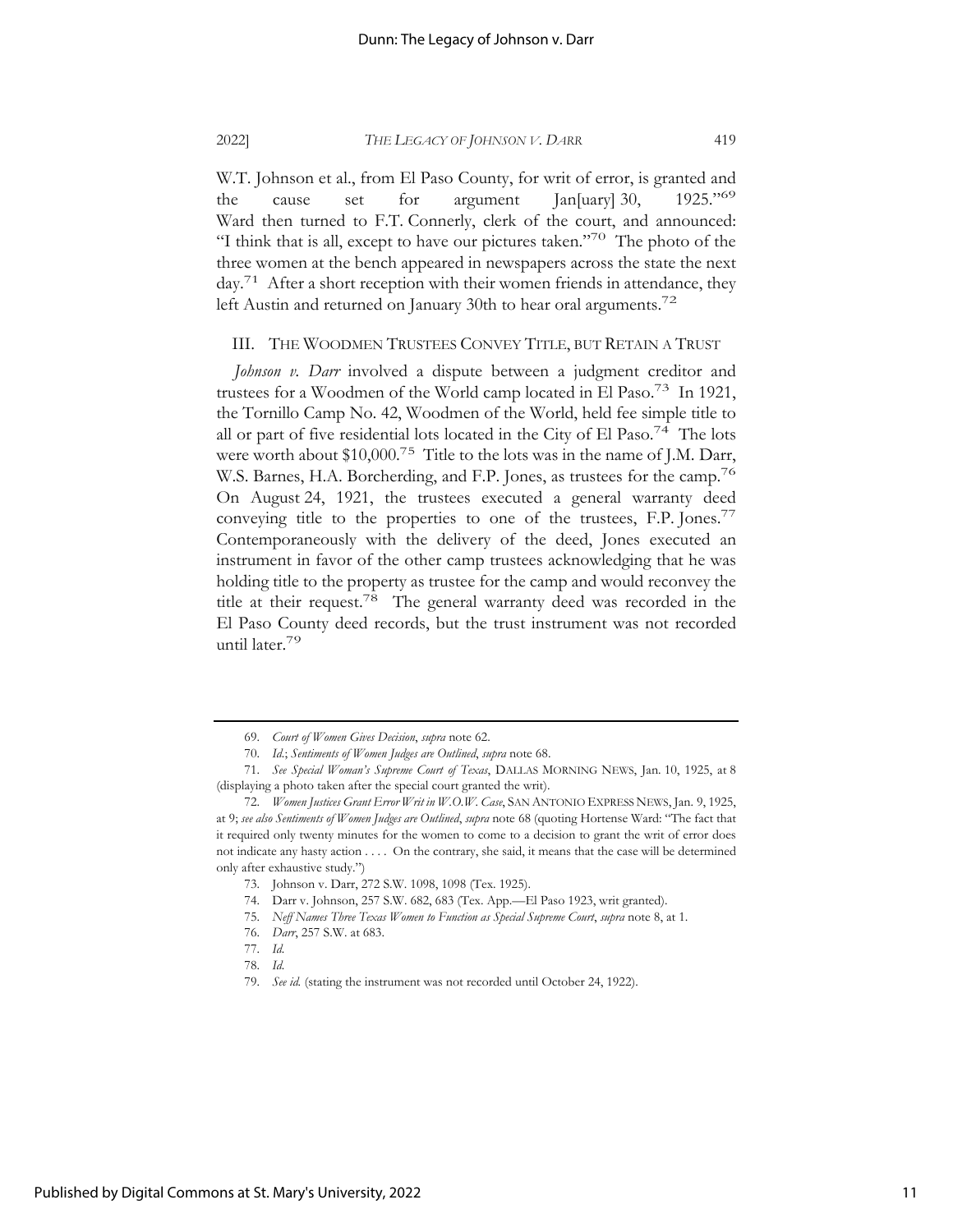In June 1922, Jones was sued by W.T. Johnson and others for an unpaid personal debt.80 At the time of the suit, Johnson had no notice or knowledge of the claimed trust in favor of the camp.<sup>81</sup> In December 1922, Johnson obtained a large money judgment against Jones and an attachment order directing the sale of the lots to satisfy the judgment.<sup>82</sup> One of the lots in question was possessed by tenants, but the others were unimproved.<sup>83</sup>

The Woodmen trustees filed suit against Johnson to declare his creditor lien void as against those lots and to enjoin the trial court's order for the attachment lien sale.<sup>84</sup> The trial court distinguished between the lot occupied by tenants and the unimproved lots, holding the creditor lien void as to the occupied lot, but effective as to the other lots, apparently because the trust instrument had not been recorded.<sup>85</sup> The Woodmen trustees appealed the decision arguing the attachment lien sale should not proceed against any of the lots.<sup>86</sup>

The El Paso Court of Civil Appeals agreed with the Woodmen trustees and reversed the trial court's ruling.<sup>87</sup> In a decision rendered on December 6, 1923, the court concluded that the trust instrument signed by Jones was not a conveyance, but a mere declaration of trust, and therefore was not required to be recorded under the state registration statute.<sup>88</sup> The registration statute applied only to conveyances of land.<sup>89</sup> The court also held the judgment lien did not attach to the unoccupied lots because the "the attaching creditors . . . acquired no more interest in the lands than *Jones had*."90 Jones only had bare legal title, while the Woodmen trustees held an equitable interest through an unrecorded trust.<sup>91</sup> The decision, however, was not unanimous.<sup>92</sup> Judge Higgins argued in his dissent that the trust instrument was evidence of an unrecorded conveyance, and therefore, the instrument had to be recorded under the registration statute

80. *Id.*

81. *Id.* 

82. *Id.* 

83. *Id*. at 684.

84. *Id.* at 682.

85. *Id.* at 684.

86. *Id.* 

87. *Id.* 

88. *Id.* at 684–85.

89. *Id.* at 684.

90. *Id.* (emphasis added). 91. *Id.* 

92. *Id.*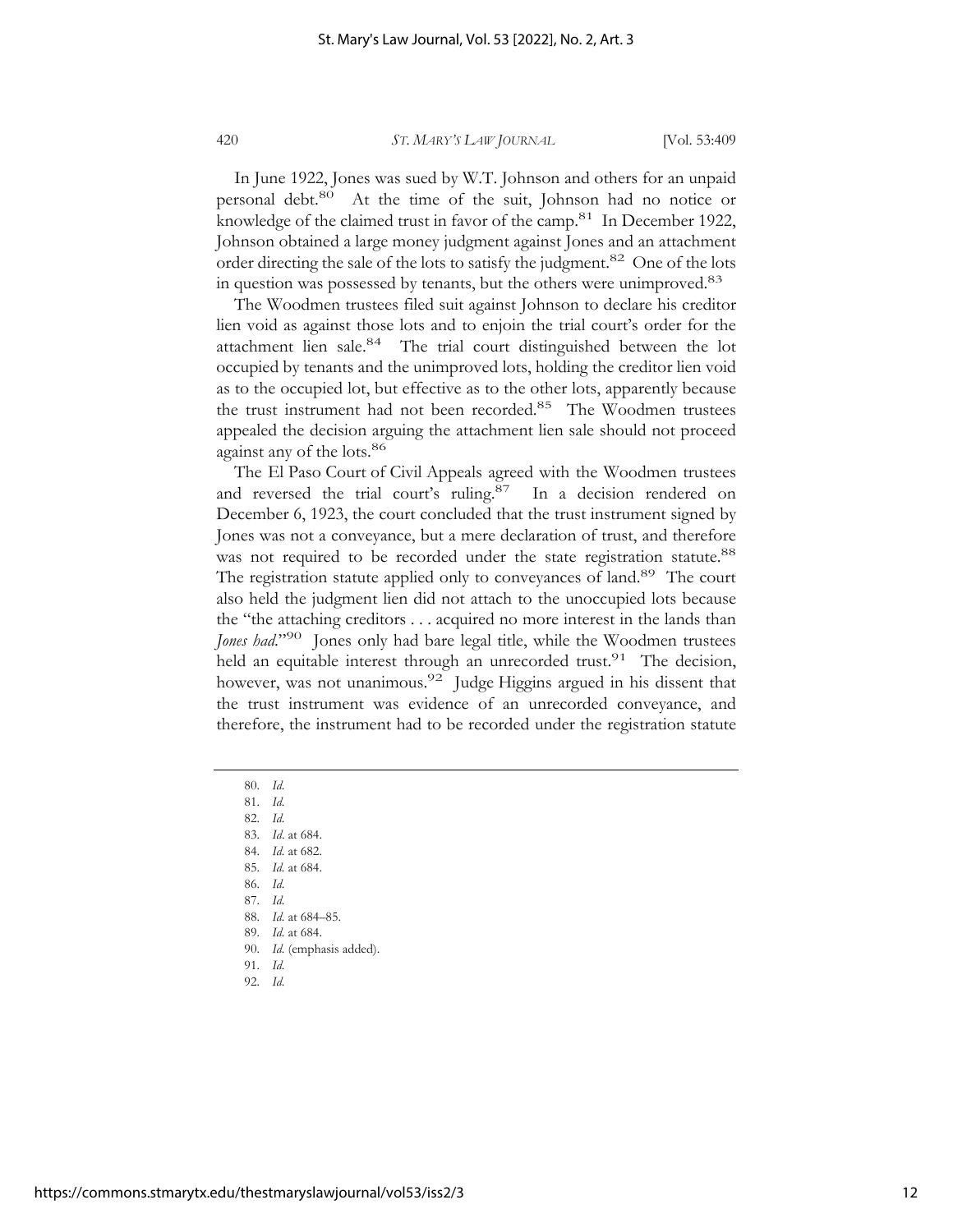for it to be binding on third parties.<sup>93</sup> Judge Higgins contended that the majority's decision was based on common law, but that common law was changed with the adoption of the registration statutes.<sup>94</sup>

The special Texas Supreme Court issued an opinion affirming the civil appeals court opinion on May 23, 1925.95 Judge Hortense Ward, writing for the court, indicated that the issue to be decided in the case was whether an unrecorded trust instrument, creating an equitable title in real property, was a conveyance that fell within purview of state registration laws requiring the recordation of conveyances of real property, and if not, whether an attachment lien creditor can prevail against equitable owners of the property.96

Judge Ward held the unrecorded instrument in favor of the Darr parties (the Woodmen trustees) created a trust in the land, which meant their deed to Jones passed only naked legal title while they retained equitable title for themselves.97 Moreover, the trust instrument was not a conveyance of title.<sup>98</sup> "[U]nder no rational rule of construction," she wrote, "can [the trust instrument] be regarded as a conveyance or passing of an estate in land."<sup>99</sup> Given that the trust agreement was not a conveyance of land, it was not within the purview of the registration statutes, and for this reason did not require recordation to be effective. Regarding a judgment creditor's claim to the property against the unrecorded equitable owner's claim, Judge Ward wrote case precedent had clearly established "that attachment lien creditors acquire[d] no greater interest in the land than" the interest owned by the judgment debtor at the date of the levy absent a statute abrogating the common law rule.100 After discussing several relevant decisions, Judge Ward found that where the doctrine of estoppel applied, outside the

<sup>93.</sup> *Id.* at 685.

<sup>94.</sup> *Id.* at 684–85. The registration statute at the time of the decision can be found at Tex. Rev. Civ. Stat. art. 6626 (1911), but is now codified at Texas Property Code, Section 13.001 ("Effects of Recording").

<sup>95.</sup> Johnson v. Darr, 272 S.W. 1098, 1102 (Tex. 1925); *see also Supreme Court of Women Files First Opinion*, THE HOUSTON CHRONICLE, May 23, 1925, at 2 ("There was little formality. The three women solemnly took their places, the judgment was announced, and the court then recessed until the judgments could be entered in the minutes. The court then reconvened, and after approving the minutes, the three women signed them, thus leaving on permanent record evidence of the first Supreme Court in the world composed exclusively of women.").

<sup>96.</sup> *Johnson*, 272 S.W. at 1099.

<sup>97.</sup> *Id.*

<sup>98.</sup> *Id.* at 1100.

<sup>99.</sup> *Id.* at 1099.

<sup>100.</sup> *Id.*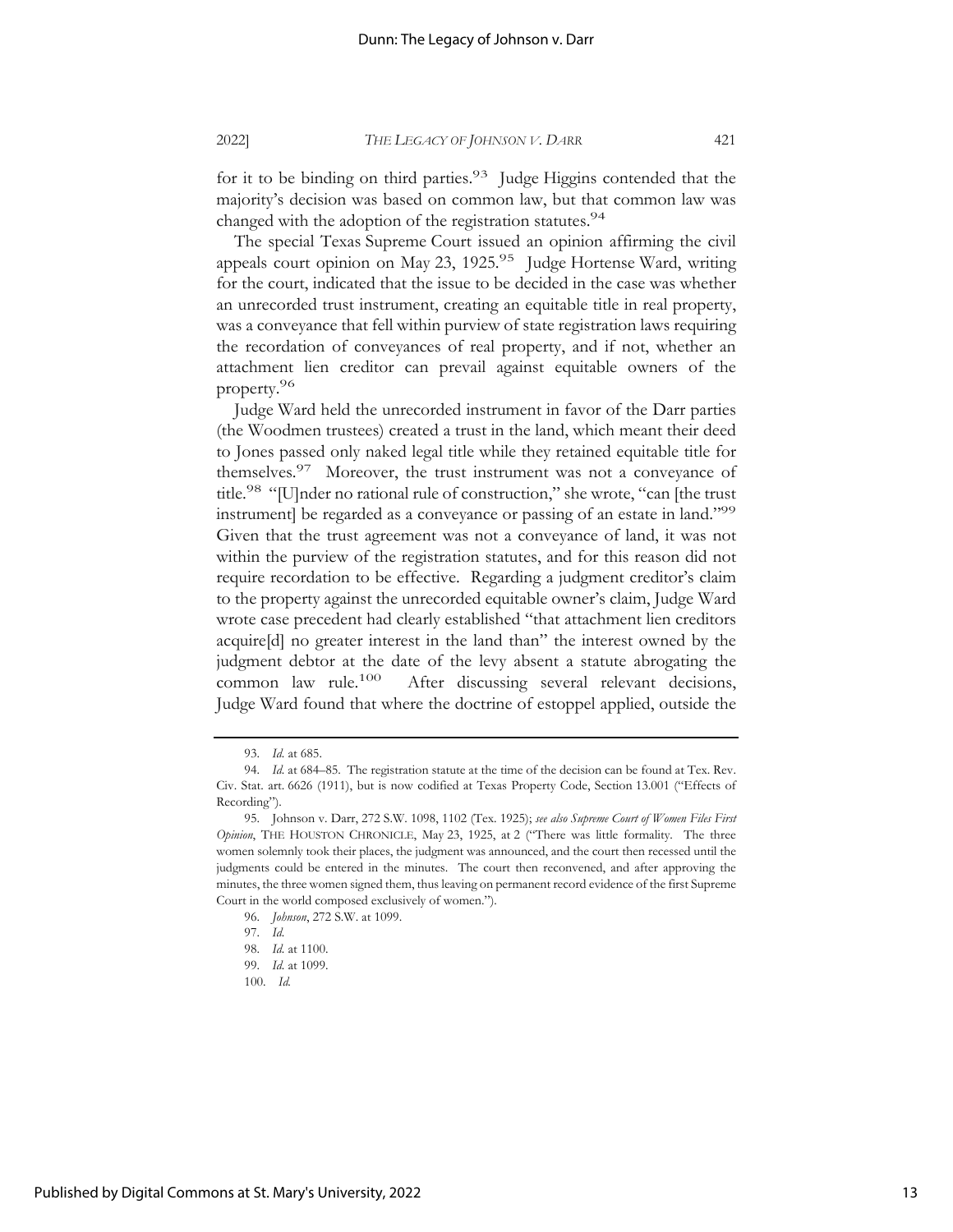recording statutes, a third party could prevail against an unrecorded equitable title, such as situations involving a bona fide purchaser without notice who gave value.101 However, when a third party, such as an attachment lien creditor, cannot assert the doctrine of estoppel, the equitable title will prevail.102 Not finding estoppel present in this case, the Court held for the Darr parties and affirmed the civil appeals court decision.103

Judge Brazzil wrote a concurring opinion emphasizing that equitable titles are not affected by the registration statutes, and therefore, the failure to record the trust instrument did not impair the rights of the attaching lien creditor.104 The relationship of the parties was not affected by the registration of the deed to Jones.<sup>105</sup> Therefore, she wrote: "[T]he creditors have lost nothing by said transaction; there is no injury to prevent and no wrong to redress."<sup>106</sup> Judge Henenberg also wrote a concurring opinion, concluding that "the attaching creditor is left with the right he had at common law, and can claim as against such unrecorded instrument only the actual interest of Jones at the time of the levy."107 Following consideration and denial of a motion for rehearing on June 12, 1925, the special court ceased its purpose and disbanded.108 Remarkably, even the perfunctory denial of the rehearing motion did not escape media attention.<sup>109</sup>

#### IV. WHAT WERE GOVERNOR NEFF'S MOTIVES?

Prior to the 1970s, articles about the case revealed little other than its oddity in Texas jurisprudence because of the sex of the judges who decided the case. Hattie Henenberg wrote about the case in the August 1932 issue of the *Women Lawyer's Journal*, but the article is largely confined to her participation on the court. Henenberg asserted that the decision was "[t]he leading case on the application of registration statutes to equitable titles[,]"

<sup>101.</sup> *Id.* at 1099–1102 (concluding, after review of precedent, the doctrine estoppel could allow a third party to prevail over an unrecorded equitable title).

<sup>102.</sup> *Id.* at 1100.

<sup>103.</sup> *Id.* at 1102.

<sup>104.</sup> *Id.* (Brazzil, J., concurring).

<sup>105.</sup> *Id.* at 1103.

<sup>106.</sup> *Id.*

<sup>107.</sup> *Id.* (Henenberg, J., concurring).; *see* Austin Bureau, *Woodmen Win in Court of Women*, DALLAS MORNING NEWS, May 23, 1925, at 1 (stating Judge Henenberg wrote a concurring opinion in the case). 108. *See Women Judges of High Court Deny Rehearing Plea*, THE HOUSTON CHRONICLE, June 12,

<sup>1925,</sup> at 24 (stating the Court convened on June 12, 1925 and denied Johnson's motion for rehearing). 109. *Id.*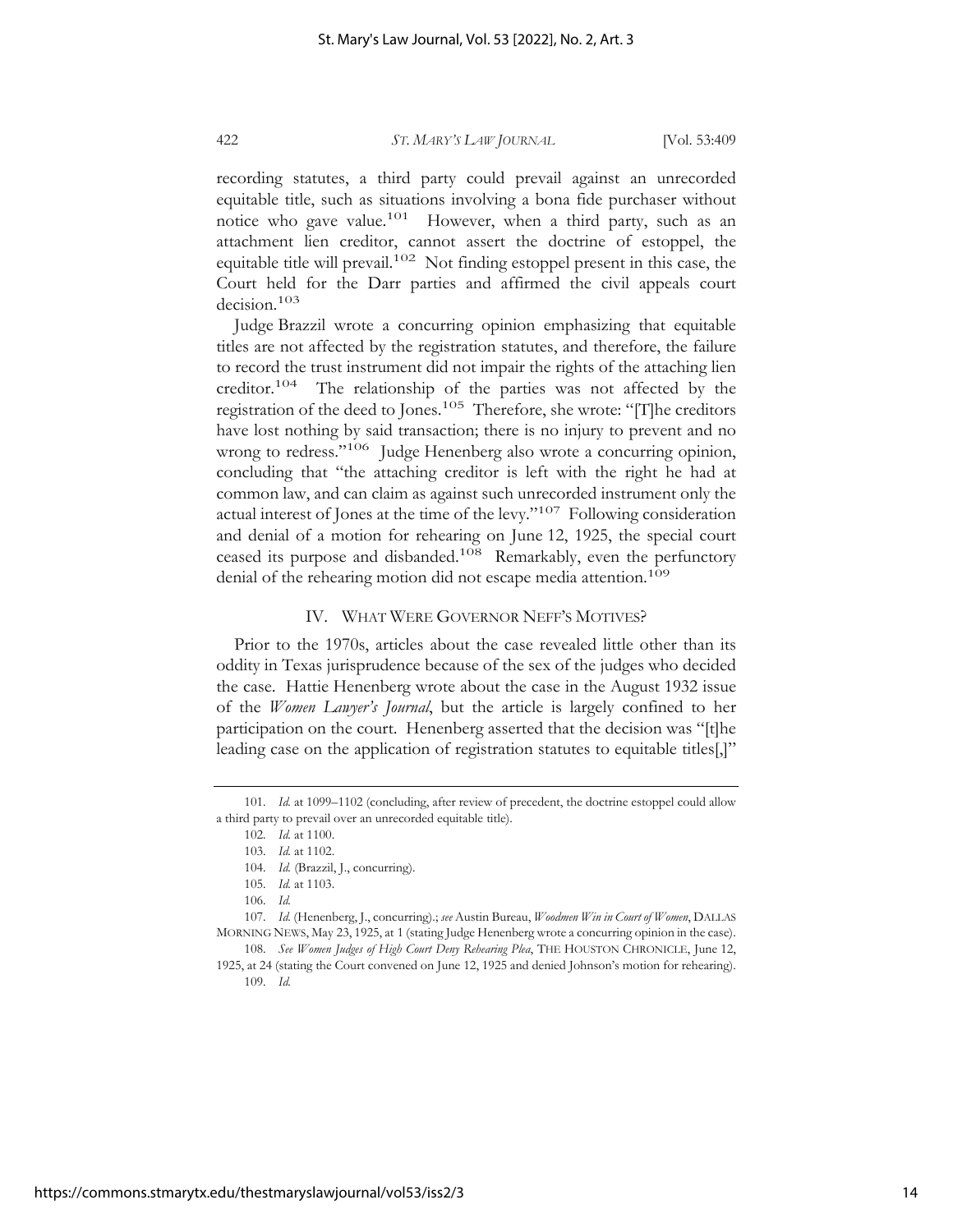and that the court was "the first appellate court in the history of the country to be entirely composed of women."110 Other articles mentioning the decision include an article appearing in the *Dallas Morning News* in 1955 and another in the *Southwestern Historical Quarterly* in 1956 on the history of civil courts in Texas.<sup>111</sup> The latter referred to the case merely as a "unique chapter in Texas judicial history  $\dots$ ."<sup>112</sup>

In the early 1970s, with growing presence of women in the legal profession, *Johnson v. Darr* emerged with a new perspective in historical literature as a milestone event. One of the more remarkable stories published at the time was written by Dean Moorhead in the February 11, 1973 issue of the *Texas Star Magazine*, a Sunday insert issued with the *Houston Post*. 113 Moorhead wrote that during the hiatus between Governor Neff's notification of the sitting court's disqualification in March 1924, and the women's appointment on January 1, 1925, he was diligently searching *for men* to fill the special court, but was frustrated in his inability to find qualified men without ties to Woodmen of the World:

[Neff] apparently made numerous attempts to secure men to serve as special justices. According to the late H.L. Clamp—a tall, thin and most delightful gentleman who was Deputy Clerk of the Supreme Court for 51 years (from 1902 to 1953)—each time the Governor offered an appointment to a prominent male member of the Bar, the attorney would respond by saying that he too belonged to the Woodmen of the World and was also disqualified. Finally, in frustration, Governor Neff decided to appoint three attorneys who, because of their sex, could not possibly be members of that organization.<sup>114</sup>

With few exceptions, nearly every subsequent writing on the case quickly seized upon this colorful anecdote. For example, an article entitled *Women in the Law* published in the Texas Bar Journal in April 1974, mentioned the

<sup>110.</sup> Hattie L. Henenberg, *Women of the Supreme Court of Texas–*Johnson v. Darr, 19 WOMEN LAW.'S J. 16, 16 (1932).

<sup>111.</sup> *See* Morehead, *supra* note 67 ("While no woman has served regularly on the Texas Supreme Court, an all-female court once decided a case."); Leila Clark Wynn, *A History of the Civil Courts in Texas*, 60 THE SOUTHWESTERN HISTORICAL QUARTERLY 1, 11, July 1956 ("A unique chapter in Texas judicial history was added in January of 1925. Governor Pat Neff appointed Hortense Ward, Hattie L. Henenberg, and Ruth V. Brazzil to the only all-woman court which ever sat in Texas, or perhaps in any other state.").

<sup>112.</sup> Wynn, *supra* note 111, at 11–12.

<sup>113.</sup> *See generally* Dean Moorhead, *Texas' All-Woman Supreme Court*, TEXAS STAR, Feb. 11, 1973, at 13 (describing the events leading up to Neff's appointment of the special court).

<sup>114.</sup> *Id.*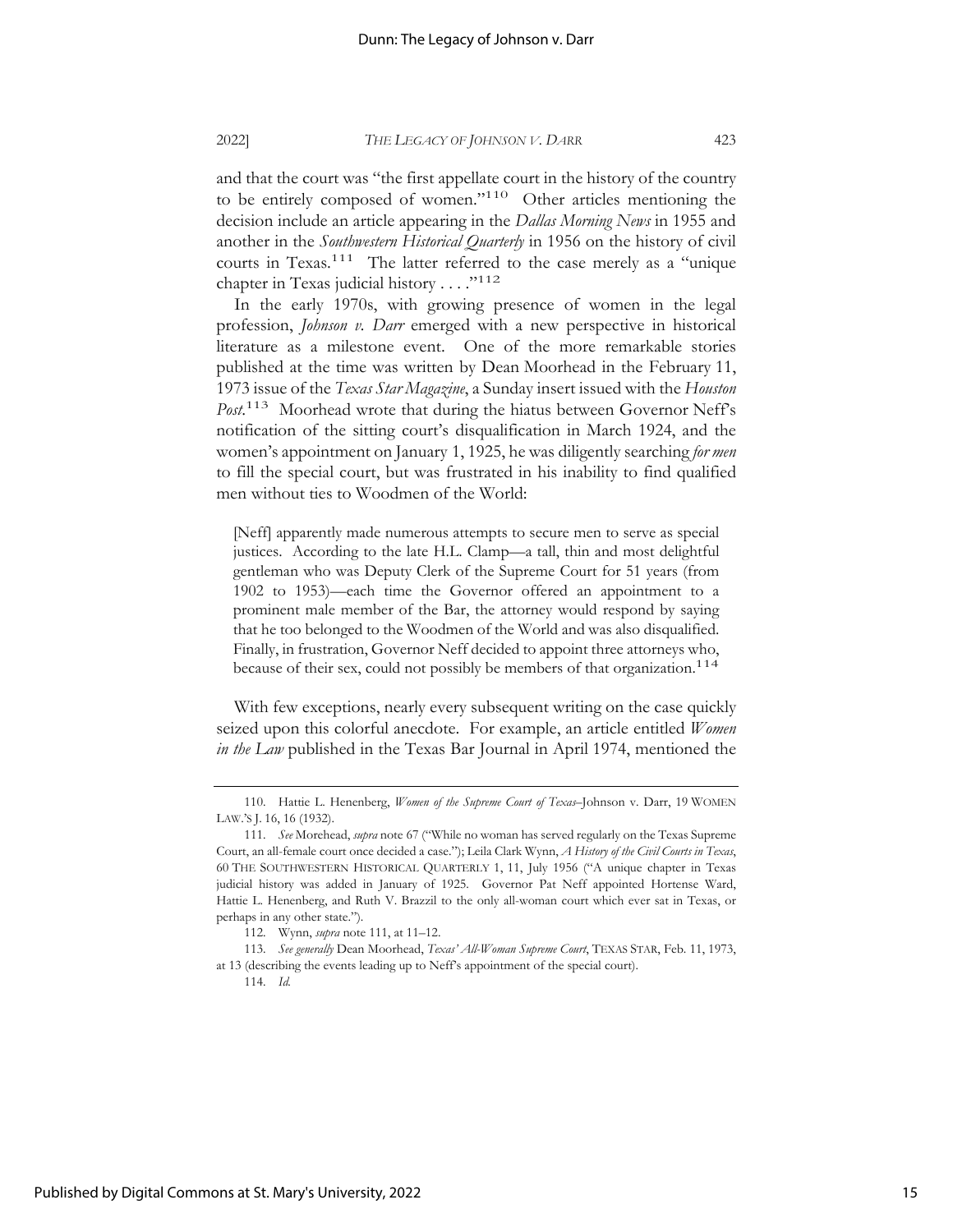"famed 'Petticoat Supreme Court'" appointed by Governor Neff, and stated that the three elected justices "and all otherwise qualified men were WOW members and could not hear the suit."<sup>115</sup> The author concluded: "In a stroke of desperation or genius, the Governor appointed Hattie Henenberg of Dallas and Ruth Brazzil of Galveston as associate justices, and Mrs. Hortense Ward of Houston as special chief justice."<sup>116</sup> The story was repeated in a special article on women lawyers appearing in the January 1982 issue of the *Texas Bar Journal*. 117 In this article the presumed political muscle of Woodmen of the World was introduced into the lore of the case:

The case concerned the property rights of Woodmen of the World, a fraternal order with so much political influence that practically every office-holder in the state found it expedient to become a member. Members of the bar as well as public officials had come under its spell. One after another, every male attorney had to refuse appointment as a special justice because of his membership. In this dilemma, Gov. Neff chose the solution of appointing women lawyers.<sup>118</sup>

Norman D. Brown, in his authoritative 1984 book on Texas politics in the 1920s, *Hood, Bonnet and Little Brown Jug*, relied on Moorhead's conclusions: "Neff apparently made many attempts to secure men as special justices, but each time he offered an appointment to a prominent male member of the bar, the attorney declined because he too belonged to the Woodmen of the World."119

Karen Berger Morello in *The Invisible Bar: The Woman Lawyer in America, 1638 to the Present*, wrote in 1986 that Governor Neff "was forced to appoint a special three-member court composed of women attorneys—the only lawyers in the area who were not members of the fraternal organization."<sup>120</sup> In 1993, Barbara Aldave, Dean and Professor of Law at St. Mary's School of Law, writing in the *St. Mary's Law Journal*, cited the earlier articles in concluding that "virtually all other male lawyers who were qualified to serve

<sup>115.</sup> *Women in the Law*, 37 TEX. B.J. 325, 327 (1974).

<sup>116.</sup> *Id.*

<sup>117.</sup> *See generally* Marian O. Boner, *Women and the Law in Texas*, 45 TEX. B.J. 44 (1982) (discussing the challenges and triumphs of women in the law in Texas).

<sup>118.</sup> *Id.* at 45.

<sup>119.</sup> NORMAN D. BROWN, HOOD, BONNET, AND LITTLE BROWN JUG: TEXAS POLITICS, 1921–1928, at 156–57*,* (Robert A. Calvert and Larry D. Hill eds., 1984).

<sup>120.</sup> KAREN BERGER MORELLO, THE INVISIBLE BAR: THE WOMAN LAWYER IN AMERICA, 1638 TO THE PRESENT 235 (1986).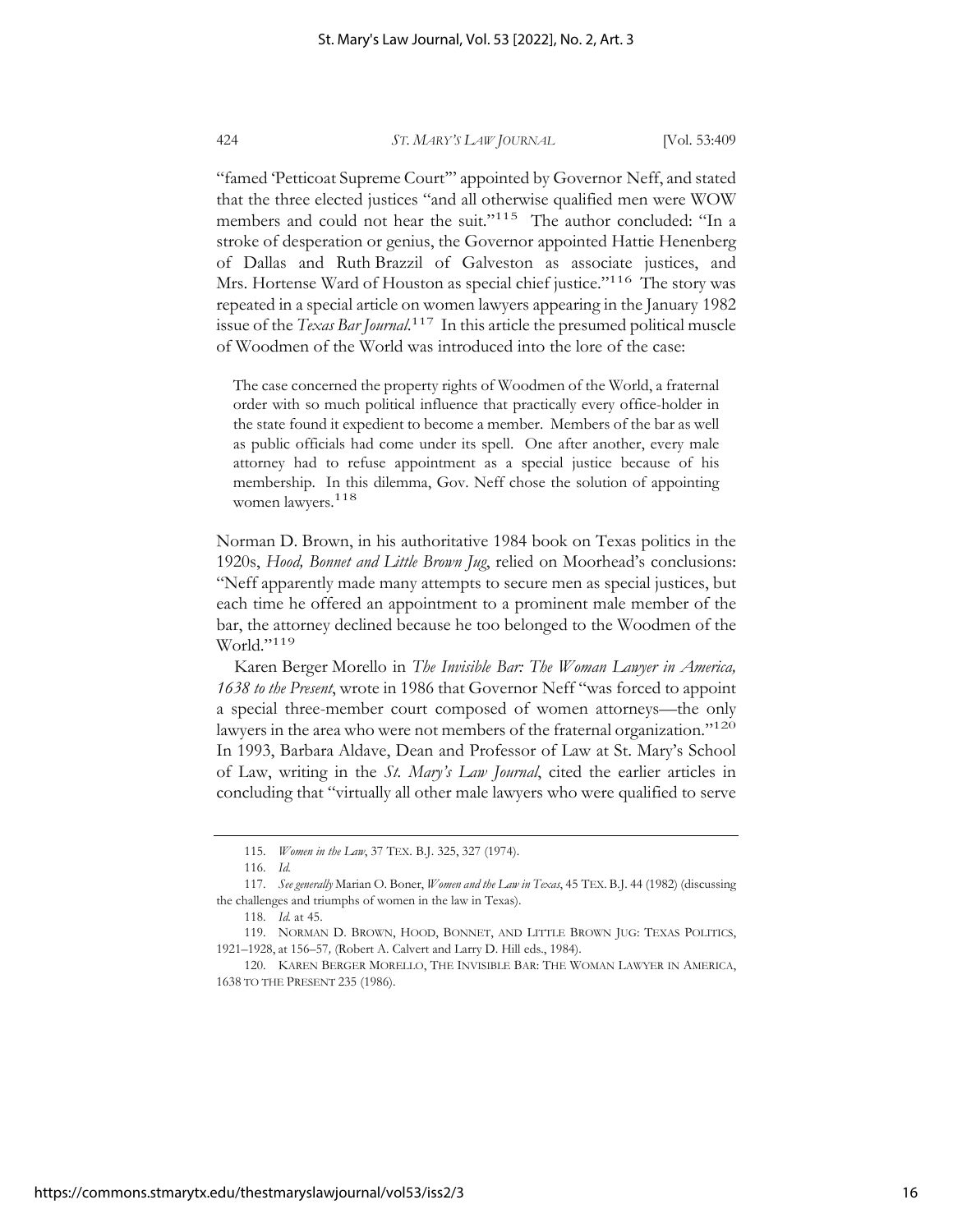as judges were Woodmen, too[,]" and that Neff, "[m]aking the most of his limited options . . . [,] appointed a special three-woman panel to decide *Johnson v. Darr*."121 In October 1996, the *Texas Bar Journal* again published an article stating that "[b]ecause most male lawyers—and all three Supreme Court justices—in Texas bought insurance and sought political influence through Woodmen of the World, one barrister after another disqualified himself from judging the case. Lame-duck Gov. Pat Neff reluctantly made feminist history."122

The story of Governor Neff facing the frustrating problem of failing to find qualified men was repeated in the *Texas Almanac* editions of 1998–1999 and 2002–2003:

During the following 10 months [after March 8, 1924], Neff evidently attempted to find male judges or attorneys to sit on the special court. However, according to H.L. Clamp, the Deputy Clerk of the Supreme Court from 1902 to 1953, each time Neff offered an appointment to a male judge or attorney, the lawyer responded that he, too, was a member of the WOW, and therefore was disqualified from serving.<sup>123</sup>

The Handbook of Texas, an authoritative encyclopedic work published by the Texas State Historical Association, provided additional fuel to this anecdote:

Governor Neff, however, found it difficult to name suitable replacements quickly. Beginning in March 1924, when the court disqualified itself, he made numerous attempts to find justices for the special court, but discovered, with increasing frustration, that each prominent male attorney he approached was also a member of the Woodmen. Ultimately, Neff decided that he would appoint women attorneys to the special court, as the Woodmen was a male-only organization and females would be safe from disqualification. . . . [T]he use of female justices was not common, and Neff resorted to it only after determining that he simply would not be able to appoint qualified men to the court.<sup>124</sup>

*Does the evidence support the anecdote attributable to Deputy Clerk H.L. Clamp, as reported by Dean Moorhead in his 1973 article?* On January 2, 1925, the *Dallas* 

<sup>121.</sup> Aldave, *supra* note 62, at 291 (footnote omitted).

<sup>122.</sup> Hollace Weiner, *A Case When Women Reigned Supreme*, 59 TEX. B.J. 890, 890–91 (1996).

<sup>123.</sup> Ramos, *supra* note 3.

<sup>124.</sup> Cottrell, *supra* note 5.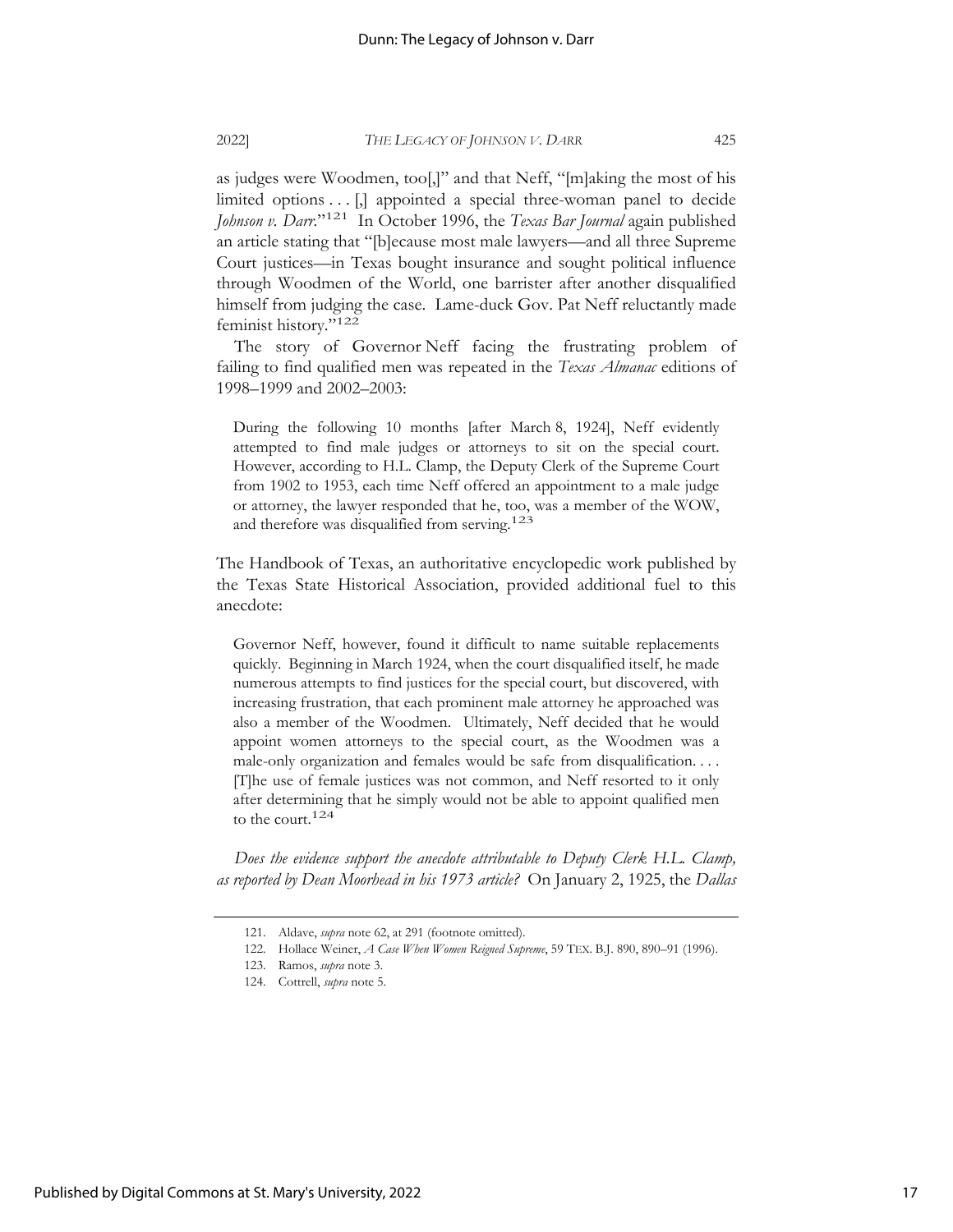*Morning News* reported that Governor Neff had called Clamp to ask him if he thought the appointments of the women would be legal.<sup>125</sup> "Mr. Clamp" opined that probably they were if all eligibility rules were observed, which would require a minimum of seven years' practice of the legal profession and having reached the age of 30 years."126 Nothing was reported, however, about Neff's alleged search for qualified men or that women were chosen only because men without conflict of interest could not be found.

It is possible Clamp told Moorhead the story as he remembered it, and there might be some truth to it, but Clamp would have been an unlikely confidante of Neff's appointment process. There is no indication in the archival files of the case, or in Neff's papers at Baylor University, to indicate that Neff ever asked any male attorney to serve on this court. The documentary evidence suggests the delay in making the appointments was the result of Neff's procrastination on these and over one hundred other appointments toward the end of 1924 because of his distractions with political campaigns and the Democratic National Convention held that year.

The source for Neff's procrastination as the reason for his delayed appointments can be found in two letters discovered in the case file in the Texas State Library archives. On November 24, 1924, the attorneys for Johnson wrote to F.T. Connerly, the clerk of the Texas Supreme Court and Clamp's superior, inquiring about the status of the writ application.<sup>127</sup> Connerly responded on December 1 stating the three justices had recused themselves by certification to the Governor on March 8, and that the Governor "appears to have overlooked the matter" by not appointing special justices.<sup>128</sup> Connerly advised them to notify the Governor that the appointment of a special court was required.<sup>129</sup> Whether they contacted the Governor is not clear because the next correspondence in the case file is a letter dated January 1, 1925, from Governor Neff's assistant secretary announcing the appointment of three women lawyers as special justices.<sup>130</sup> Although newspaper reports of the appointments promptly mentioned that

<sup>125.</sup> *Neff Names Three Texas Women to Function as Special Supreme Court*, *supra* note 8, at 1.

<sup>126.</sup> *Id.*

<sup>127.</sup> Armstrong & Morrow to Connerly, Nov. 24, 1924 (Johnson v. Darr case file at Texas State Archives).

<sup>128.</sup> Connerly to Armstrong & Morrow, Dec. 1, 1924 (Johnson v. Darr case file at Texas State Archives).

<sup>129.</sup> *Id.*

<sup>130.</sup> Johnson to The Texas Supreme Court, January 1, 1925 (Johnson v. Darr case file at Texas State Archives).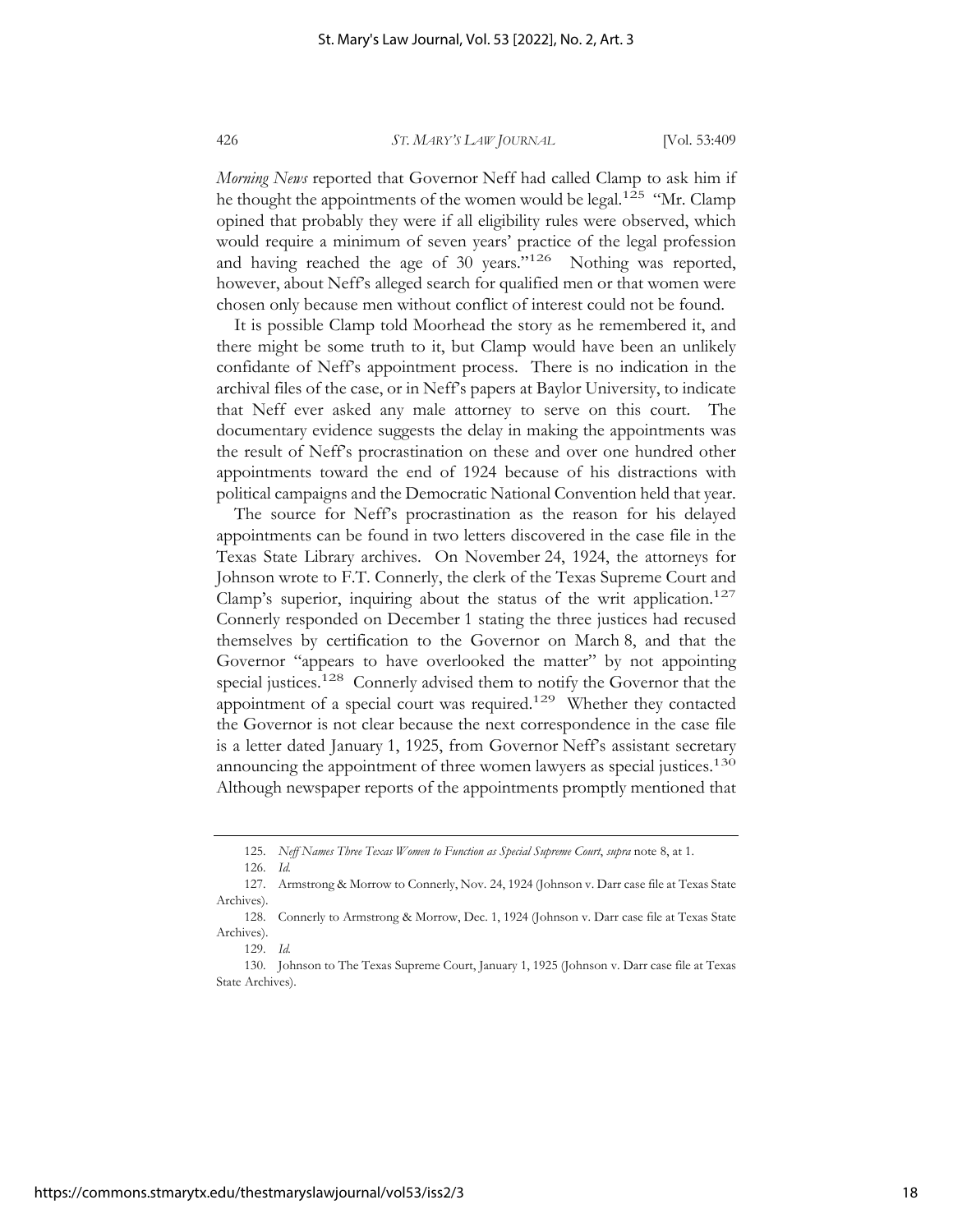Mrs. Emma Ward was one of the preferred appointees—before finding herself disqualified—no newspaper reports searched for this study mention that any men were ever considered.

*Was the Woodmen of the World organization so popular that Governor Neff could not find a qualified non-member male attorney?* The answer is no. Woodmen of the World was a popular mutual life insurance company with membership open only to men.131 The size of the company made litigation inevitable, but *Johnson* was neither the first nor the last time Texas judges had to face recusal in a case involving the organization. The precedent was established in 1909 when the Texas Court of Civil Appeals held a trial court's opinion had to be reversed because the judge, who held an insurance policy issued by Woodmen of the World and was a member of the organization, was disqualified under state law to hear and determine a case involving the organization as a party.132 Governor Neff, prior to facing the special appointments in *Johnson v. Darr*, had already appointed special justices to hear and determine three other cases involving Woodmen of the World, including Hutcherson v. Sovereign Camp, Woodmen of the World,<sup>133</sup> decided April 20, 1923, *Sovereign Camp Woodmen of the World v. Ayres*, 134 decided April 25, 1924, and *Wirtz v. Sovereign Camp, Woodmen of the World*, 135 decided January 12, 1925. *Wirtz* was decided only four days after the women in *Johnson v. Darr* granted the writ of error application.<sup>136</sup> All three of the other Woodmen of the World special courts appointed by Neff were composed entirely of men.<sup>137</sup> Male attorneys also were appointed special justices in two Woodmen of the World cases heard in 1927.<sup>138</sup> There is no indication

138*.* Sovereign Camp, Woodmen of the World v. Patton, 295 S.W. 913, 914 (Tex. 1927); Sovereign Camp, Woodmen of the World v. Boden, 1 S.W.2d 256 (Tex. 1927).

<sup>131.</sup> *See WoodmenLife's Storied History*, WOODMENLIFE, https://www.woodmenlife.org/about/ history/ [https://perma.cc/D29T-8APH] (describing the backstory of the fraternal organization).

<sup>132.</sup> Sovereign Camp, Woodmen of the World v. Hale, 120 S.W. 539, 539 (Tex. 1909).

<sup>133.</sup> Hutcherson v. Sovereign Camp, Woodmen of the World, 251 S.W. 491 (Tex. 1923).

<sup>134</sup>*.* Sovereign Camp, Woodmen of the World v. Ayres, 261 S.W. 1000 (Tex. 1924).

<sup>135.</sup> Wirtz v. Sovereign Camp, Woodmen of the World*,* 268 S.W. 438 (Tex. 1925).

<sup>136.</sup> *See* Cottrell, *supra* note 5 (stating the all-woman supreme court met and granted the writ on January 8, 1925); *Hold Fraternal Firms Have Power to Make Reasonable Increases*, DALLAS MORNING NEWS, Jan. 13, 1925, at 3 (recapitulating the decision of the all-male Special Supreme Court in *Wirtz* on January 12, 1925).

<sup>137.</sup> *Hutcherson*, 251 S.W. at 491, 494 (opinion issued by Special Associate Justice George S. King, and dissenting opinion by Special Associate Justice J.W. Madden); *Ayres*, 261 S.W. at 1000 (opinion issued by Special Chief Justice I.W. Stephens); *Wirtz*, 268 S.W. at 438, 439, 443, 444 (opinion issued by Special Chief Justice Norman G. Kittrell, with Special Associate Justice W.C. Woodward concurring, and Special Associate Justice Charles Black concurring by separate opinion).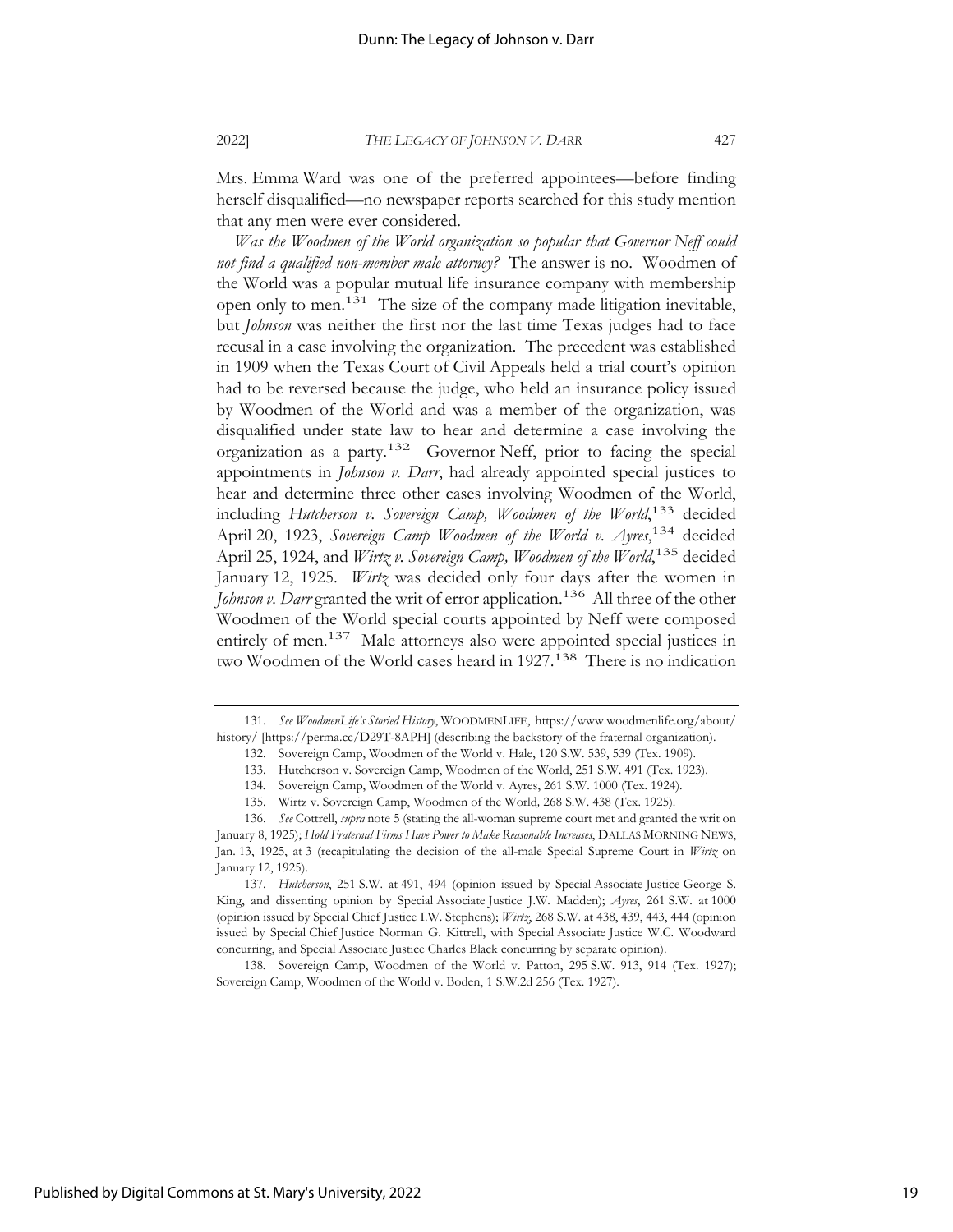that qualified men were difficult to find for any of the Woodmen of the World special courts appointed in the cases between 1923 and 1927, or that women attorneys were considered for appointment in any of the cases except *Johnson v. Darr*.

The observation that Moorhead (or Clamp) could be wrong was raised in an essay prepared in 1978 by Assistant Professor of Law Sue M. Hall of St. Mary's University Law School.<sup>139</sup> While asserting that Neff probably experienced "some initial difficulty in finding men to fill the posts," she concluded nonetheless that the "theory [raised by Moorhead] . . . is in all likelihood not correct."140 Hall's article was never published and not relied upon, apparently, in any subsequent articles with the notable exception of a piece by Murphy Givens in the *Corpus Christi Caller-Times*. 141 In the article written about the special court on April 5, 2000, Givens concluded that Neff's motive in taking the unusual step of appointing the women was never made clear, but that he "could easily have found male lawyers who were not members of the Woodmen of the World."142

The weight of authority points to the conclusion that Neff was not seeking women out of frustration or desperation after failing to find qualified men to appoint. Not only is the anecdote based on hearsay emerging in print for the first time nearly fifty years after the court did its work, but it is also demeaning to the three women who were selected. The appointments can hardly be considered a landmark achievement for women lawyers if the appointees obtained their commissions only because no qualified man could be found. What makes the case meaningful is that the women were appointed even though many well-qualified men were available to serve.

*Was Neff motivated to appoint women for political advantage?* The evidence suggests not. Neff certainly courted the female vote and was a strong supporter of women suffrage, but by the end of 1924 his political career was finished, and he knew it. The apex of his career was mid-1924 when he was promoted by his supporters as a Texas favorite-son candidate for the

<sup>139.</sup> Hall, *supra* note 40, at 2 (1978).

<sup>140.</sup> *Id.* Hall incorrectly states that Miriam Ferguson defeated Neff for re-election. *Id.* at 23. Neff and the Fergusons never faced each other in an election.

<sup>141.</sup> Murphy Givens, *All-Woman Supreme Court Made History*, CORPUS CHRISTI CALLER-TIMES, Apr. 5, 2000, at 11.

<sup>142.</sup> *Id.* Givens relied on information furnished by State Bar archivist Angela Dorau and Sue Hall's essay. *Id.*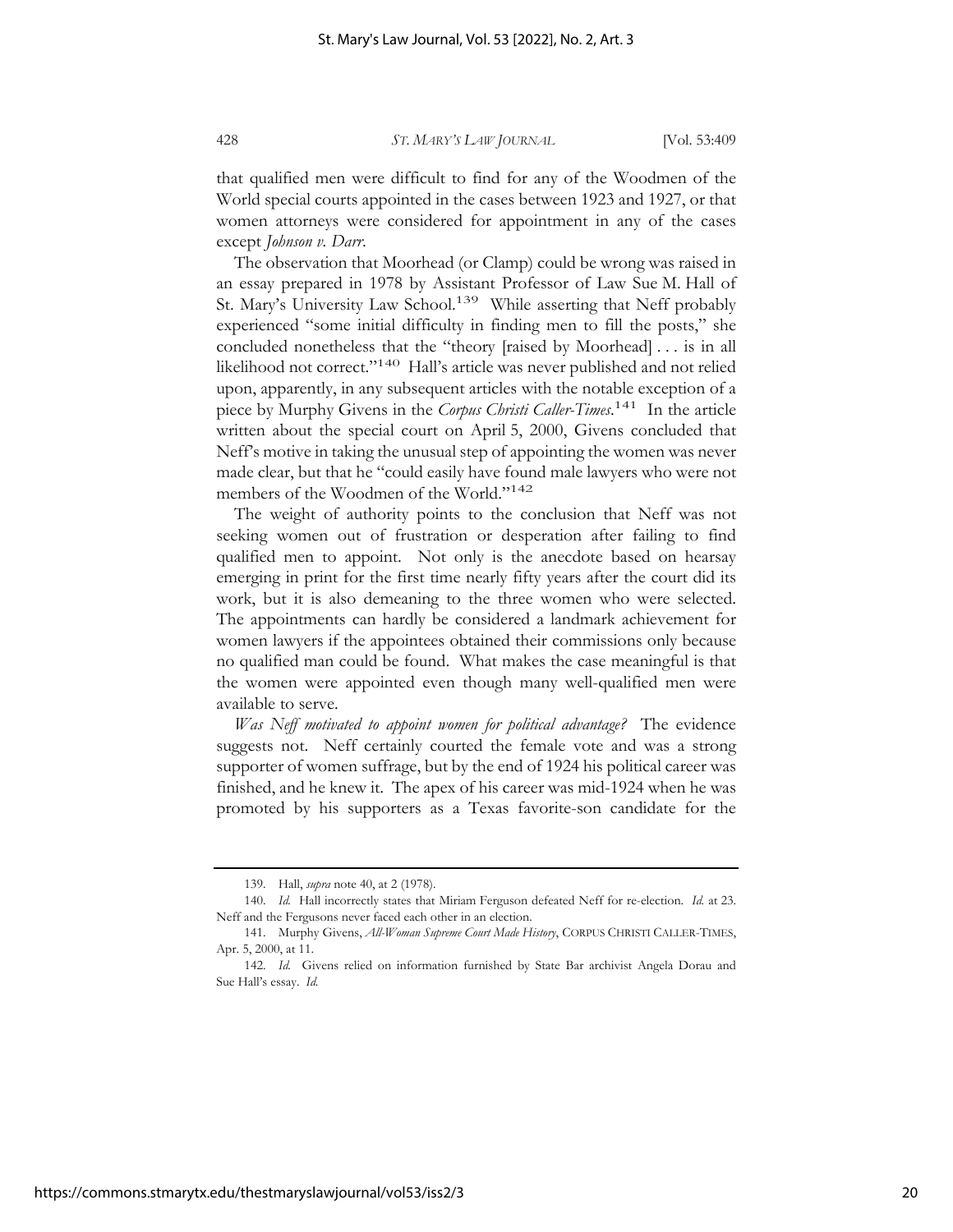Democratic nomination for president.<sup>143</sup> He could have appointed the women as early as March 1924, when it would have had political impact, but he did not do so. His appointments came nearly two months *after* the

November general election and only a few weeks before his farewell address.144 On January 20, 1925, at the Ferguson inauguration, only days after the court's hearing, Neff publicly stated his intention of retiring to private life.145

*Was Neff motivated to pay tribute to Mrs. Ferguson as the first woman governor of Texas?* Likely not, but possibly. An article in the *Austin American-Statesman* published on January 2, 1925, stated that Neff gave no reason for the appointments, but that the appointments "were considered not only a high tribute to the women lawyers named, but also to the incoming woman governor of Texas."146 Sue Hall accepted this reasoning in part in her paper, concluding that Neff was likely making "a gesture of welcome to Texas's first woman governor by the public recognition of the fact that other competent women were also available for public service, even to becoming chief justice and associate justices of the highest court in the state."<sup>147</sup> The relationship between Neff and the Fergusons was cordial, but not effusive. Both were Democrats, but Neff did not endorse Miriam either before or after she received the Democratic nomination for governor. Neff remained silent through election day. These appointments may have been his way of stealing some of the limelight surrounding her pending inauguration. There is evidence, however, of a conflict with respect to other appointments. In early January 1925, Neff sent a large number of recess

<sup>143.</sup> Turner, *supra* note 50.

<sup>144.</sup> *See* Ramos, *supra* note 3 ("Not until Jan. 1, 1925, only a week before the case was scheduled to be heard, did Neff finally appoint the special justices . . . ."); *United States Presidential Election of 1924*, ENCYCLOPEDIA BRITANNICA, https://www.britannica.com/event/United-States-presidentialelection-of-1924 [perma.cc/7UN5-WCMA] ("United States presidential election of 1924, American presidential election held on November 4, 1924 . . . ."); *see generally* GOVERNOR PAT M. NEFF, *Farewell Address*, *in* THE BATTLES OF PEACE 267–270 (1925) (addressing the Texas Legislature and Texas citizens).

<sup>145.</sup> GOVERNOR PAT M. NEFF, *supra* note 144, at 269 ("I am retiring today to the sylvan shades of private life. I am going back to take my place amidst the rank and file of the people, where the great heart of humanity beats."); *see* BROWN, *supra* note 119, at 253 (stating the inauguration occurred on January 20, 1925). Four years later he emerged again as a public figure by serving on the Railroad Commission of Texas from January 1, 1929 to January 1, 1933. *Railroad Commissioners Past Through Present*, RRC, https://www.rrc.texas.gov/about-us/commissioners/commissioner-list/ [https:// perma.cc/HU6D-2AUT].

<sup>146.</sup> *Neff Names Three Women to Supreme Court*, *supra* note 14.

<sup>147.</sup> Hall, *supra* note 40, at 2.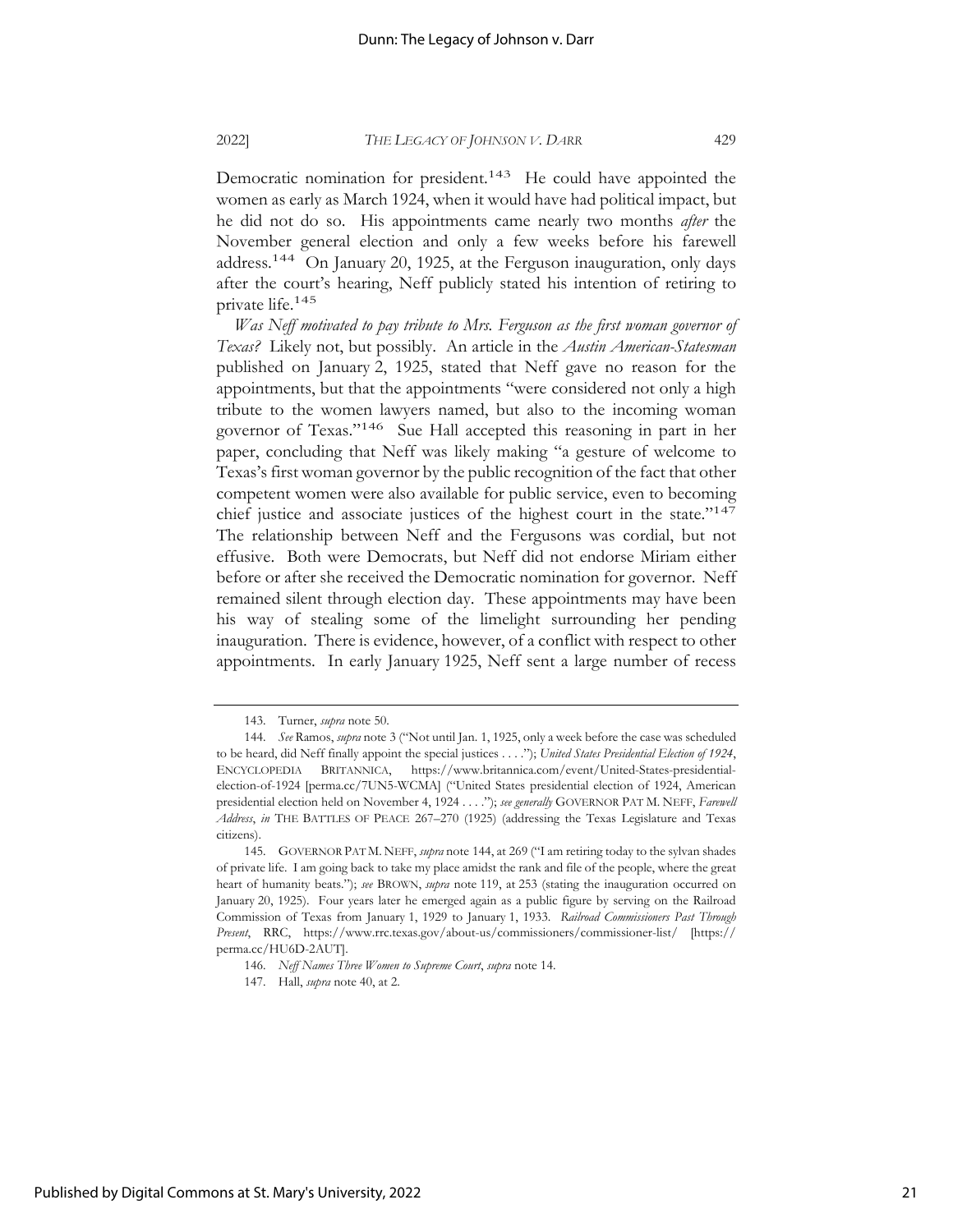appointments to the Texas Senate in what some described as a potential "show down" with Ferguson's nominations for the same posts.<sup>148</sup> The Texas Senate confirmed a few of Neff's appointments before Ferguson's inauguration on January 20th.<sup>149</sup> These last-minute appointments were not a polite way to welcome your successor.

In assessing Governor Neff's motives, a glance at his personality is helpful. Neff was an unusual man with an abundance of sincerity and sentimentality. His record and actions in office suggest that his motive in appointing the three women might very well have been the obvious one: a genuine interest in advancing the status of women in state government for its own sake, and to encourage the notion that greater participation among women in state government would benefit the state. Neff had made it his policy to name one or more women to serve on every state board, including university regent positions, and was the first Texas governor to appoint a woman as the governor's private secretary.<sup>150</sup> It would have been no great leap for him to have extended this policy to judiciary appointments, even if the step he took with these appointments affected only one case.

The symbolic message of his all-woman Supreme Court appointments is underscored by the fact that he was dogmatic in appointing women for this case even after suffering the embarrassment of learning that his preferred appointee, Emma Webb, was disqualified.<sup>151</sup> The embarrassment continued as two more of his announced appointees, Edith Wilmans and Nellie Robertson, discovered they too were disqualified only days after their appointments had been announced publicly.<sup>152</sup> It made no difference to Neff who received the recognition so long as the honor was received by women.153 This attitude is supported by comments he made in a letter he wrote on January 9 to Nellie Metcalfe of the Texas Woman's Chamber of Commerce: "I am in hopes that this recognition of the womanhood of the

<sup>148.</sup> *See* BROWN, *supra* note 119, at 256 (describing the Senate's treatment of Neff's swell of final appointments).

<sup>149.</sup> Ralph W. Steen, *Governor Miriam A. Ferguson*, 17 EAST TEX. HIST. J., 3, 9 (1979) ("As is customary, the Senate confirmed some of the Neff appointees and rejected some of them.").

<sup>150.</sup> Ramos, *supra* note 3; BROWN, *supra* note 119, at 156.

<sup>151.</sup> Betty Trapp Chapman, *Rough Road to Justice: The Journey of Women Lawyers in Texas*, J. TEX. SUP. CT. HIST. SOC., Summer 2015, at 78.

<sup>152.</sup> *See* Ramos, *supra* note 3 (describing Wilmans's and Robertson's resignations due to not meeting the requisite seven years of law practice).

<sup>153.</sup> *See Perhaps They are Portias*, DALLAS MORNING NEWS, Jan. 10, 1925, at 14 (questioning Neff's appointment of women solely because they are women).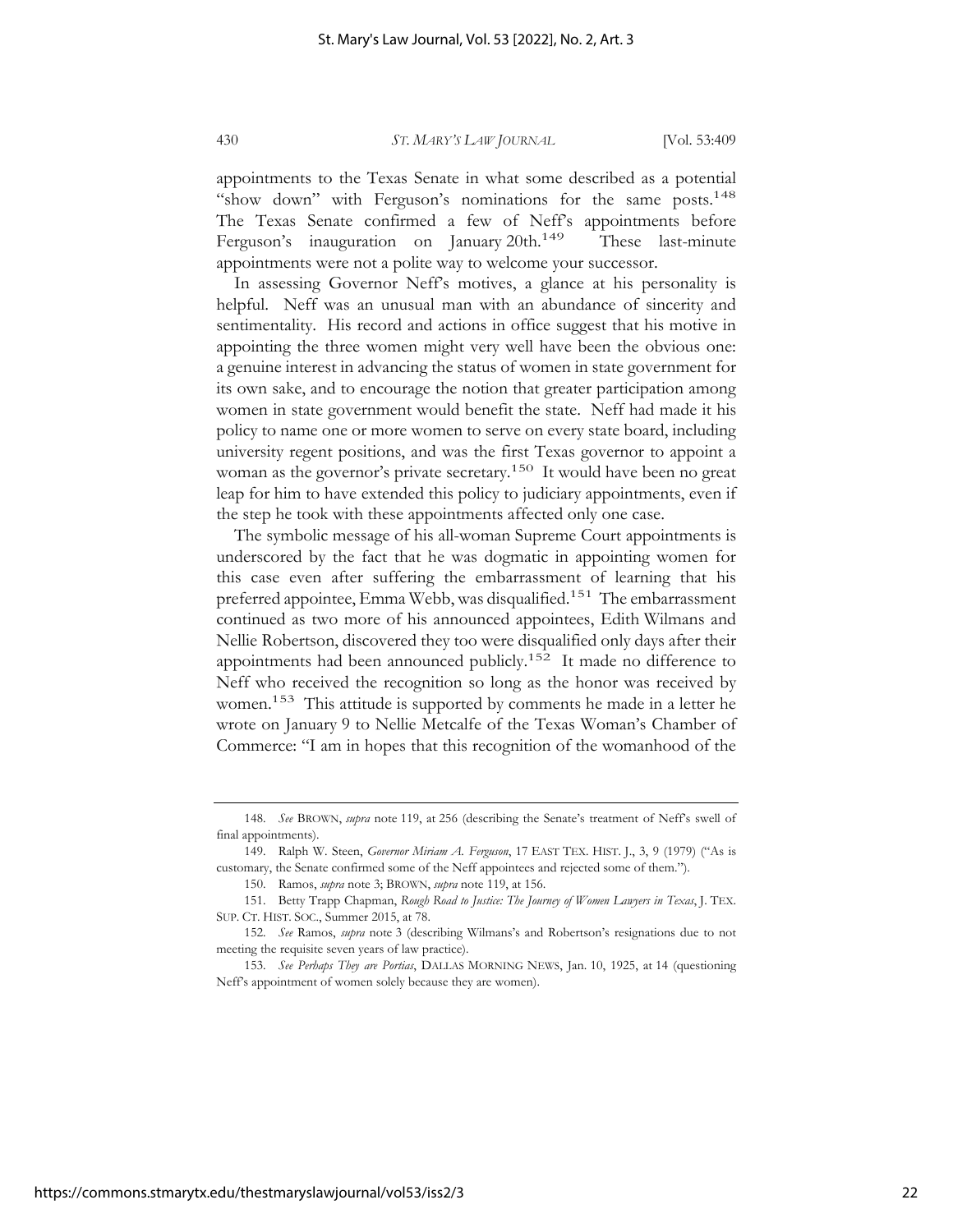State as attorneys will be helpful in many ways to those women, wherever they may be, who are fighting single-handed the battles of life."154

*Was Neff cautious in appointing women to the special court for legal reasons?* Possibly. The issue of whether women were eligible for public office had been considered but not decided until Miriam Ferguson's run for governor in 1924.155 Her husband, James Ferguson, was not only impeached as governor in 1917, but also banned by the Texas Senate from seeking office again.156 Nonetheless, in 1924 he was anxious to vindicate his name and make a political comeback by positioning himself as the foremost opponent of the then-powerful Ku Klux Klan movement.157 Early that year, he announced his intention to place his name on the ballot as a candidate for governor in defiance of the 1917 ban on his ability to hold office.<sup>158</sup> John Maddox and others promptly filed suit against him and members of the Democratic State Executive Committee.<sup>159</sup> In the trial court, the plaintiffs obtained an injunction restraining the committee from placing his name on the ballot.<sup>160</sup> Ferguson appealed to the court of civil appeals, but that court side-stepped the matter and certified several questions to the Texas Supreme Court.<sup>161</sup> In a decision rendered on June 12, 1924, the Court held that Ferguson's impeachment proceedings were valid and the Texas Senate had the power and jurisdiction to render judgment disqualifying him from holding any state office.<sup>162</sup> This ended any doubt as to James Ferguson's ability to run for governor again.<sup>163</sup>

<sup>154.</sup> Neff to Metcalfe, January 9, 1925 (The Texas Collection at Baylor University).

<sup>155.</sup> *See* BROWN, *supra* note 119, at 105–06 (stating Miriam Ferguson withdrew her name from the United States Senate ballot prior to voting); *Id.* at 3–4 ("In 1924, Mrs. Miriam A. Ferguson, a housewife and other, made a successful race for governor of Texas as a proxy for her husband . . . .").

<sup>156.</sup> *Id.* at 4 ("Governor James E. Ferguson . . . was barred from holding state office by his impeachment conviction of 1917 . . . .").

<sup>157.</sup> *See id.* at 215–17 (discussing James Ferguson's run for governor of Texas against the Ku Klux Klan despite his 1917 impeachment).

<sup>158.</sup> *Id.* at 216.

<sup>159.</sup> Ferguson v. Maddox, 263 S.W. 888, 888 (1924).

<sup>160.</sup> *Id.* at 888–89.

<sup>161.</sup> *Id.* at 888.

<sup>162.</sup> *Id.* at 893.

<sup>163.</sup> *See id.* at 892–93 (answering the certified question as to whether the judgement decreeing James Ferguson unqualified to hold any office in Texas invalid in the negative). Chief Justice Cureton and Associate Justice Greenwood certified to the Governor that they were disqualified to sit as judges in this case. *Id.* at 888. Governor Neff appointed Alexander Coke as Special Chief Justice and Howard Templeton as Special Associate Justice. *Id.*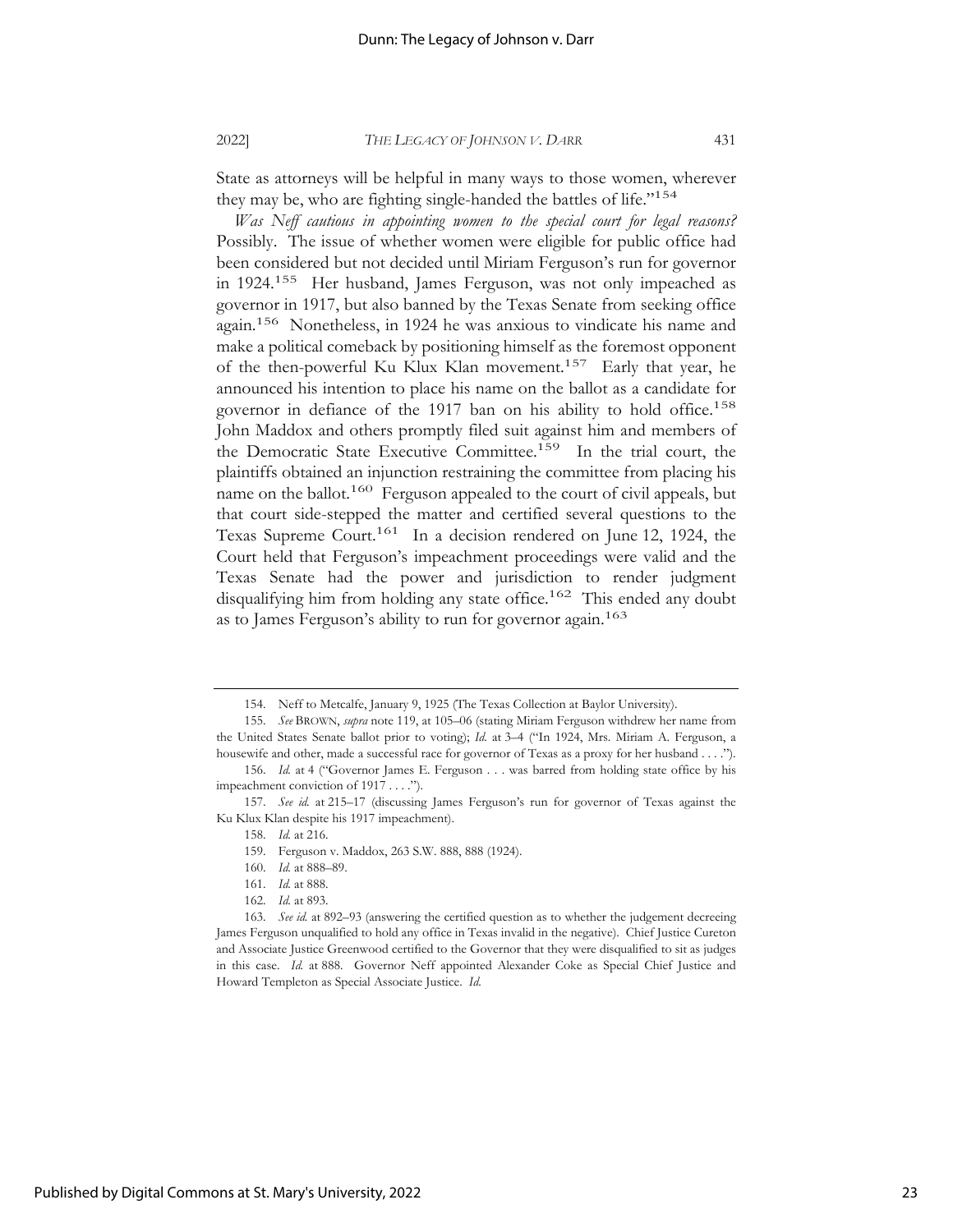Ferguson solved this problem by placing his wife's name on the ballot. Miriam Ferguson, known as "Ma" Ferguson, in contrast to her husband's "Pa" Ferguson nickname, made it clear that if she was elected, her husband would be her close advisor, if not her surrogate.<sup>164</sup> Mrs. Ferguson's name appeared on the ballot for the Democratic primary, and at the election held on July 26, 1924, she received 20.83% of the vote, coming in second behind Ku Klux Klan supporter Felix D. Robertson, who received 27.52% of the vote, forcing a runoff.165 In the runoff election, held August 23, 1924, she won convincingly with 56.7% of the vote.<sup>166</sup>

Her victory ended Robertson's political career and marked the beginning of the end for the Ku Klux Klan's influence in Texas politics. However, it did not end the legal challenges to her candidacy. The legitimacy of a female governor was raised by Charles M. Dickson, a resident of Bexar County, in a lawsuit he brought against Miriam and James Ferguson, Secretary of State J.J. Strickland, and the county judges, clerks, and sheriffs of every county in the state.<sup>167</sup> Certified questions again reached the Texas Supreme Court, this time only weeks before the November election. Among other things, Dickson claimed that Miriam Ferguson was ineligible to hold office because she was a woman, a married woman, and the wife of James Ferguson who himself was ineligible to hold office.<sup>168</sup> One of the arguments raised was "that the words 'he' and 'his' are used in [S]ection 4 of [A]rticle 4 [of the state constitution] in defining the Governor's qualifications."169 The Court issued an opinion upholding Ferguson's candidacy, noting that on this issue "depends the right of all women to hold office in Texas under the present Constitution[,]"170 and that "[s]ince we have no English word, which in the singular number, includes both 'he' and 'she,' the most appropriate word under common usage, to include both sexes while using the singular number, is the word 'he'.... That 'he' must include 'she' is obvious  $\dots$ ."<sup>171</sup> The Court also recognized the role of the suffrage amendments making women qualified electors, concluding that

<sup>164.</sup> *See* BROWN, *supra* note 119, at 225 (discussing Miriam Ferguson's acknowledgement of her husband as a guide through her governorship).

<sup>165.</sup> *TX Governor-D Primary*, OUR CAMPAIGNS, https://www.ourcampaigns.com/RaceDetail. html?RaceID=296490 [https://perma.cc/K6YY-XSF6].

<sup>166.</sup> *Id.*

<sup>167.</sup> Dickson v. Strickland, 265 S.W. 1012, 1012–13 (Tex. 1924).

<sup>168.</sup> *Id.* at 1013.

<sup>169.</sup> *Id.* at 1021.

<sup>170.</sup> *Id.* at 1019.

<sup>171.</sup> *Id.* at 1021.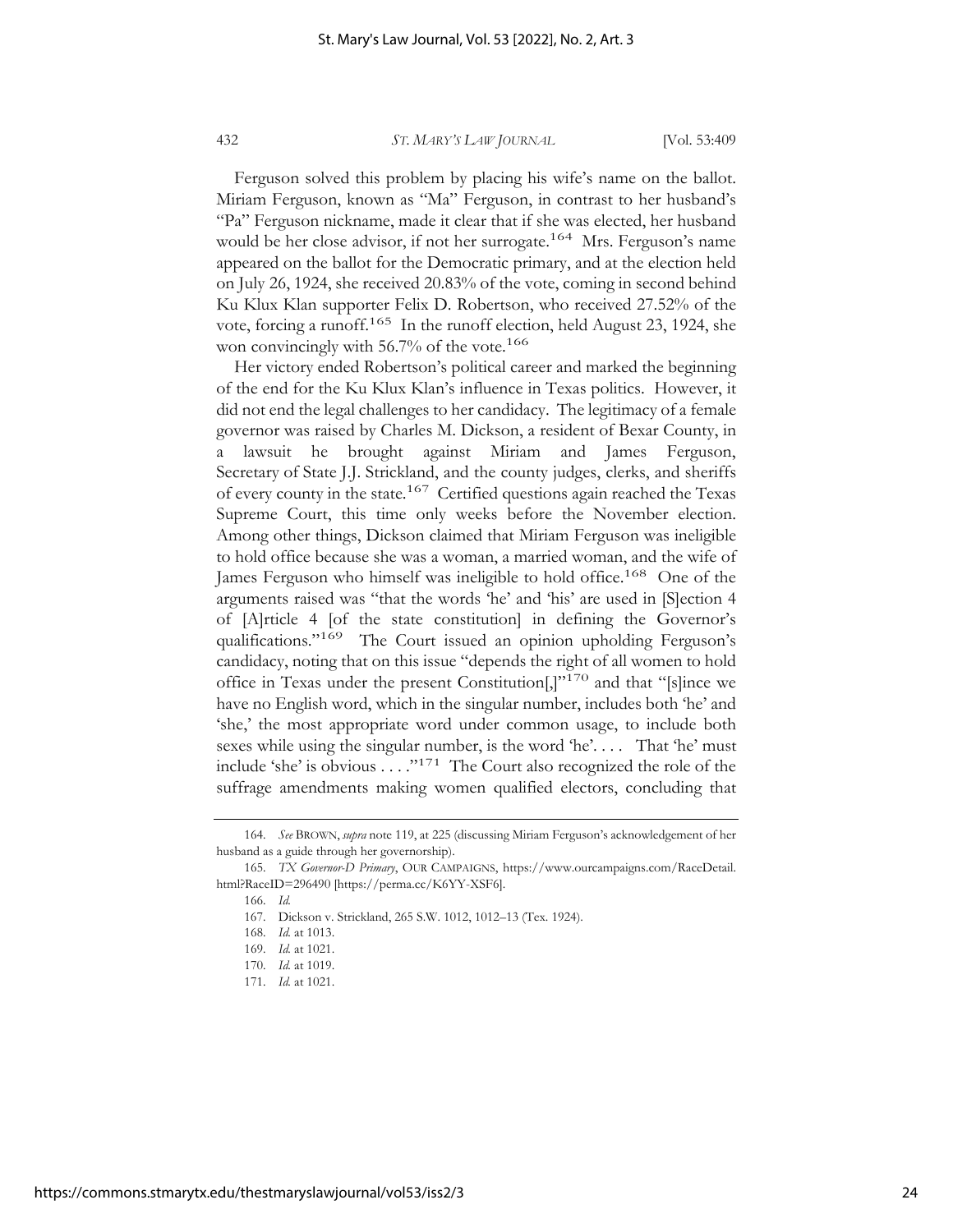their status as such "removed any pre-existing sex ineligibility to office."<sup>172</sup> The Court remarked,

[I]t is to blind one's eyes to the truths of current history not to recognize that the last vestige of reason to sustain a rule excluding women from office was removed when she was clothed with equal authority with men, in the government of state and nation, through the ballot. When the reason for the rule of exclusion has failed, the rule should no longer be applied.<sup>173</sup>

The decision in *Dickson* was issued on October 15, 1924.<sup>174</sup> Seventeen days later, on November 4, Ferguson was elected governor over her Republican opponent with nearly 59% of the vote.<sup>175</sup>

The provisions of the state constitution concerning the qualification of Supreme Court justices also used "he" and "his" terminology.<sup>176</sup> If Governor Neff had any doubts about the legality of women appointees to the Supreme Court because of their gender, the *Dickson* decision removed them. Thus, the duly elected Texas Supreme Court deserves some credit in laying the groundwork for the appointment of the all-woman court. *Johnson v. Darr* was Neff's first (and last) opportunity, following *Dickson*, to appoint women jurists without having to face a court challenge based on gender qualification. There is no indication that anyone questioned the legality of Neff's appointees merely because they were women.

#### V. THE LEGAL LEGACY OF *JOHNSON V. DARR*

If Governor Neff's objective was to pave the way for additional women appointments to Texas courts, his effort was a failure. No future governor would take this step until James V. Allred appointed Sarah T. Hughes to a state district court position in 1935.177 Another woman would not sit on the Texas Supreme Court until 1982, when Governor Bill Clements

<sup>172.</sup> *Id.* at 1023.

<sup>173.</sup> *Id.*

<sup>174.</sup> *Id.* at 1012.

<sup>175.</sup> *TX Governor-D Runoff*, *supra* note 165.

<sup>176.</sup> TEX. CONST. art. V, § 2 (1891) ("No person shall be eligible to the office of chief justice or associate justice of the Supreme Court unless he be, at the time of his election, a citizen of the United States . . . .").

<sup>177.</sup> *See* Aldave, *supra* note 62, at 292 (1993) (reflecting on the decade that passed between the *Johnson v. Darr* decision and Governor James Alfred appointing Sarah T. Hughes as the first full-time judge in Texas).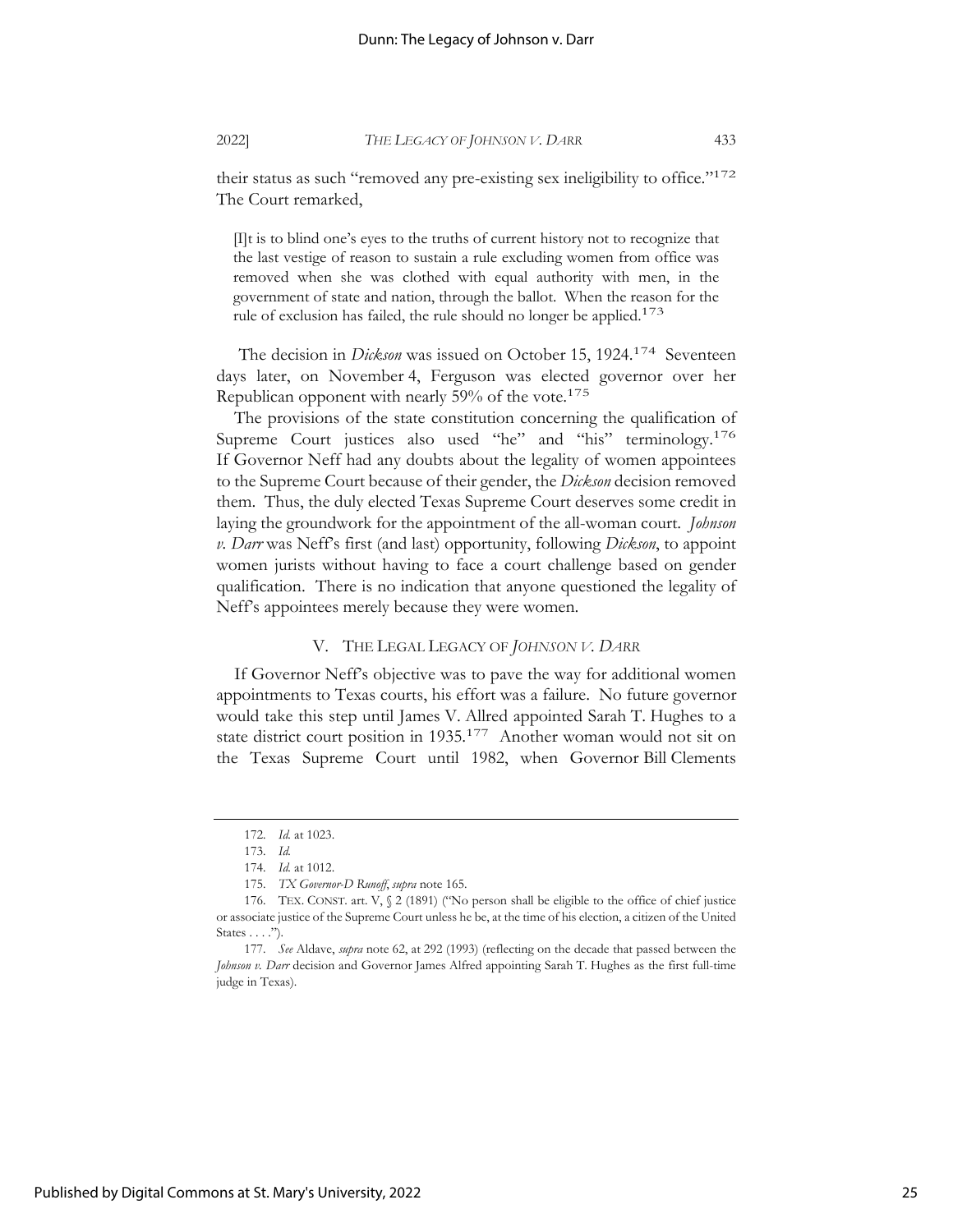appointed Ruby K. Sondock to fill a vacancy.<sup>178</sup> Ten years later, in 1992, Justice Rose Spector became the first woman elected to the Court.<sup>179</sup> Other women did not serve on the court until 1998 and subsequent years.180

Nonetheless, the decision in *Johnson v. Darr* was not forgotten in the law books. The question of whether the decision rendered by the all-woman court had any lasting legal significance can be found in subsequent case law, including nearly forty cases that have cited or followed at least one of the substantive points of the decision.<sup>181</sup> These cases cite *Johnson v. Darr* for the principle that equitable interests in real property are valid even if not recorded in county deed records absent estoppel, an attaching lien creditor acquires no greater interest in land than that owned by the debtor except when abrogated by statutes, or that recording statutes are in derogation of the common law and therefore must be strictly construed.<sup>182</sup> In a few cases the decision is cited in the context of judicial recusals, but only as dicta.<sup>183</sup> Citations to these cases are compiled in the appendix.

It is noteworthy that only one case mentions the composition of the court after citing the case for substantive legal precedent.<sup>184</sup> All of the other cases citing *Johnson v. Darr* for legal precedent do not mention that the jurists were women, which is perhaps the greatest compliment.<sup>185</sup> Their legal reasoning, and not the fact that women rendered the decision, is the enduring legal legacy of *Johnson v. Darr*.

<sup>178.</sup> *Id.* at 299; *Woman Named to Texas Supreme Court,* 45 Tex. B.J. 1156, 1156 (1982).

<sup>179.</sup> Aldave, *supra* note 62, at 299.

<sup>180.</sup> Judith N. McArthur, *Women and Politics*, HANDBOOK OF TEX. ONLINE (1976), https://www.tshaonline.org/handbook/entries/women-and-politics [https://perma.cc/S32A-MY YD].

<sup>181.</sup> *See infra* Appendix (listing cases that have cited *Johnson v. Darr*).

<sup>182.</sup> *See infra* Appendix (listing cases that have followed *Johnson v. Darr* substantively).

<sup>183.</sup> *See infra* Appendix (listing cases that have cited *Johnson v. Darr* in respect to judicial recusal).

<sup>184.</sup> *See* Tex. Indus. Accident Bd. v. Indus. Found. of the S., 526 S.W.2d 211 (Tex. Civ. App—Beaumont 1975, writ denied) (highlighting the substantive holding and remarking in a footnote that it was the only case in Texas jurisprudence to be decided by an all-woman Supreme Court of Texas) (citing Johnson v. Darr, 272 S.W. 1098 (Tex. 1925)).

<sup>185.</sup> *See infra* Appendix (listing cases citing *Johnson v. Darr,* which do not mention that jurists were women).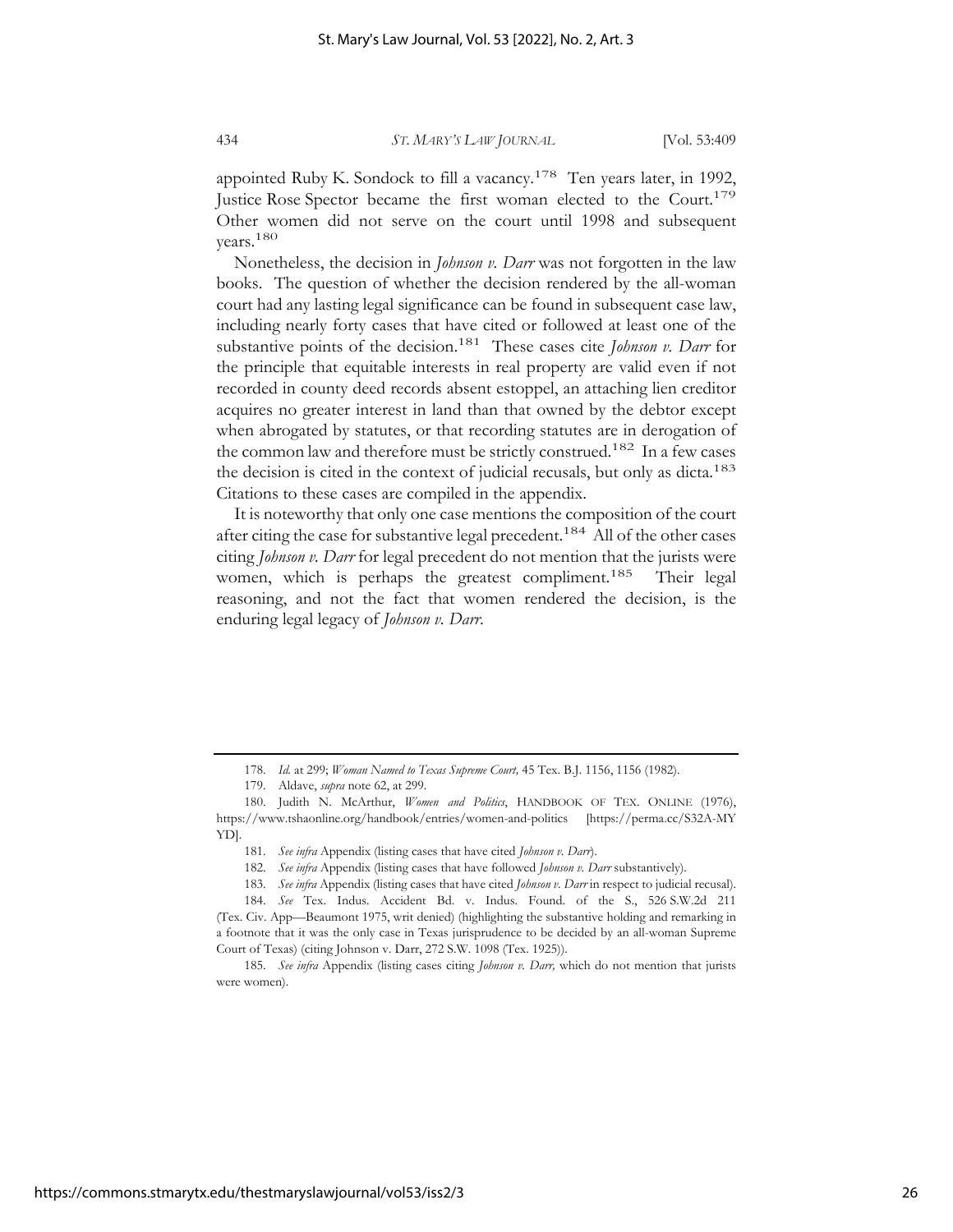### APPENDIX

## CASES MENTIONING OR FOLLOWING *JOHNSON V. DARR*  $(1925 \text{ to } 2021)^{186}$

| Year | <b>Federal Cases</b>                                                                                                                                                                                                                                                                                                                                                                                        |
|------|-------------------------------------------------------------------------------------------------------------------------------------------------------------------------------------------------------------------------------------------------------------------------------------------------------------------------------------------------------------------------------------------------------------|
| 1932 | Del Rio Bank & Trust Co. v. Cornell, 57 F.2d 142 (5th Cir.<br>1932). "Under the recording laws of Texas the equitable title of<br>the appellant to the omitted land was not required to be<br>recorded in order to protect it against creditors of the bankrupt<br>in whose favor an attachment or an execution on a judgment<br>against the bankrupt was issued[,]" citing Johnson v. Darr.<br>Id. at 143. |
| 1936 | Citizens Nat'l Bank v. Turner, 14 F. Supp. 495 (N.D. Tex. 1936).<br>Citing Johnson v. Darr for the proposition that it was immaterial<br>that a trust agreement was not recorded.                                                                                                                                                                                                                           |
| 1953 | In re Rogal, 112 F. Supp. 712 (S.D. Cal. 1953). "Under the<br>recording laws of Texas the equitable title of the appellant to the<br>omitted land was not required to be recorded in order to protect<br>it against creditors of the bankrupt in whose favor an attachment<br>or an execution on a judgment against the bankrupt was<br>issued[,]" citing <i>Johnson v. Darr. Id.</i> at 717–18.            |
| 1986 | Prewitt v. United States, 792 F.2d 1353 (5th Cir. 1986). Ruling<br>that "a divorce decree cannot be a 'conveyance' as contemplated<br>by the statute. Since recording statutes are in derogation of<br>common law principles, long established Texas doctrine<br>recognizes that they should be narrowly construed," citing<br>Johnson v. Darr. Id. at 1356.                                                |

<sup>186.</sup> This listing of cases updates the citations mentioned in the original 2004 paper.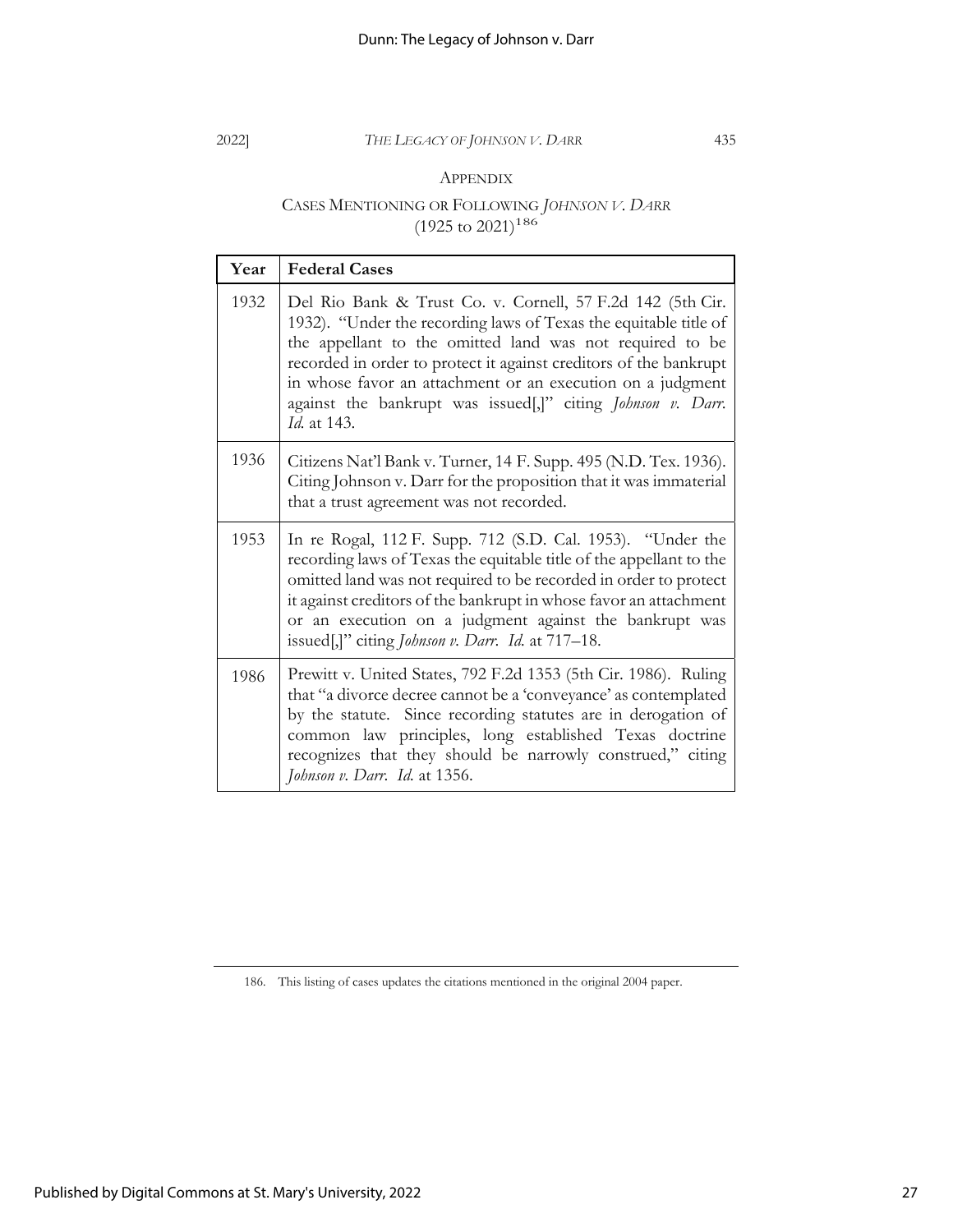| 436  | [Vol. 53:409<br>ST. MARY'S LAW JOURNAL                                                                                                                                                                                                                                                                                                                                                                                                                                                                                                                                                                                                                                                                                                                                                                         |
|------|----------------------------------------------------------------------------------------------------------------------------------------------------------------------------------------------------------------------------------------------------------------------------------------------------------------------------------------------------------------------------------------------------------------------------------------------------------------------------------------------------------------------------------------------------------------------------------------------------------------------------------------------------------------------------------------------------------------------------------------------------------------------------------------------------------------|
| 1997 | Mueller v. United States, No. 96-20419, 1997 U.S. App. LEXIS<br>42566, at *10 n.10 (5th Cir., 1997). The court cites to Johnson v.<br>Darr as additional authority for a quote from a 1990 Texas civil<br>appeals court opinion: "[i]t is well settled that 'the superiority of<br>[an equitable] title may be asserted against a judgment lien holder<br>even though he had no notice of the equitable title at the time<br>of fixing his lien."                                                                                                                                                                                                                                                                                                                                                              |
| 2004 | Bank of Am., N.A. v. Schwartz (In re Hayes), No. SA-03-CA-<br>1228-XR, 2004 U.S. Dist. LEXIS 25208 (W.D. Tex. 2004).<br>The court quotes Johnson v. Darr: "[t]he decisions of this state<br>uniformly hold that the registration statutes do not apply to<br>equitable titles" and "[t]hat bona fide purchasers for value are<br>protected against the assertion of [an unrecorded equitable title]<br>is because of the doctrine of estoppel, and not the registration<br>statutes." Id. at $*15-16$ .                                                                                                                                                                                                                                                                                                        |
| 2007 | Pierce v. Howard (In re Sedona Cultural Park, Inc.), No. AZ-06-<br>1339-MoPaBr., 2007 WL 7540968 (9th Cir. 2007). Quoting<br>from the Blalak case (cited below) and its citation to Johnson v.<br>Darr for the proposition that an equitable interest need not be<br>recorded to prevail over a subsequent judgment lien because the<br>recording act did not apply to equitable interests.                                                                                                                                                                                                                                                                                                                                                                                                                    |
| 2015 | Glick v. Edwards, 803 F.3d 505 (9th Cir. 2015). In a motion for<br>recusal in which the appellant sued every judge in the District of<br>Montana, the Ninth Circuit applied the rule of necessity and<br>held the rule permits a district judge to hear the case in which<br>he is named as a defendant where a litigant sues all the judges of<br>the district. The court cited Johnson v. Darr not as legal<br>an "unconventional option" to find<br>precedent, but as<br>unconflicted judges: "For example, when all five members of<br>the Texas Supreme Court were disqualified from a case<br>involving Woodmen of the World because each justice was a<br>member of that fraternal organization, the governor appointed<br>a Special Supreme Court of three women to hear the case."<br>Id. at 510 n.2. |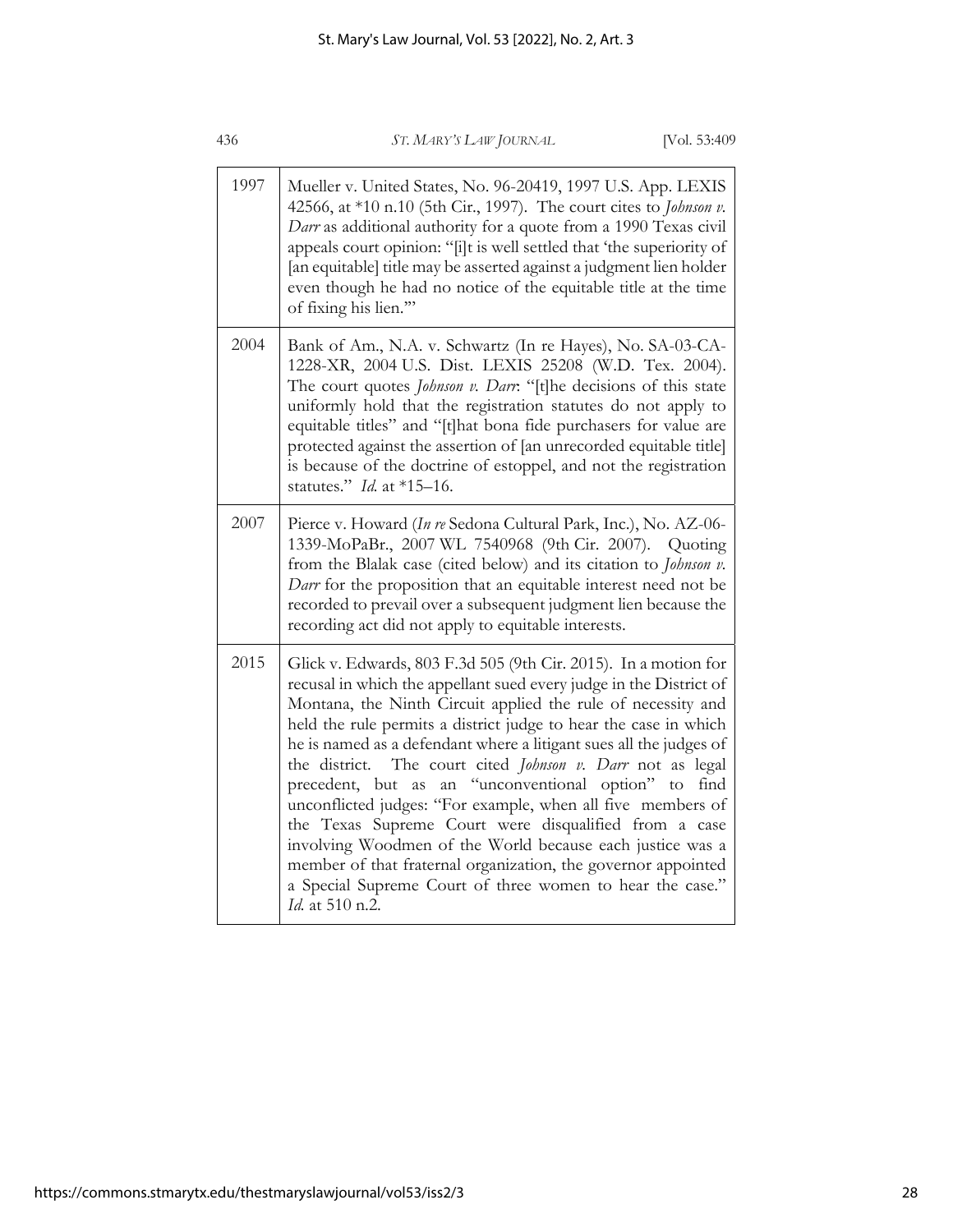| Year | <b>Non-Texas State Court Cases</b>                                                                                                                                                                                                                                                                                                                                                                                                                         |
|------|------------------------------------------------------------------------------------------------------------------------------------------------------------------------------------------------------------------------------------------------------------------------------------------------------------------------------------------------------------------------------------------------------------------------------------------------------------|
| 1925 | Johns-Manville, Inc. v. Lander County, 240 P. 925 (Nev. 1925).<br>The court agreed that "when a right is solely and exclusively of<br>legislative creation, the courts will not extend the application of<br>the statute but will limit its application to the exact words of the<br>act," citing Johnson v. Darr. Id. at 926.                                                                                                                             |
| 1993 | Blalak v. Mid Valley Transportation, Inc., 858 P.2d 683 (Ariz.<br>Ct. App. 1993). An equitable title did not require recordation<br>under Texas recording statute, "the state from which our<br>recording statute was taken," citing Johnson v. Darr. Id. at 686.                                                                                                                                                                                          |
| 1996 | Hunnicutt Construction, Inc. v. Stewart Title and Trust,<br>928 P.2d 725 (Ariz. Ct. App. 1996). Holding that an equitable<br>interest need not be recorded to prevail over a subsequent<br>judgment lien because the Arizona recording act does not apply<br>to equitable interests, citing Johnson v. Darr.                                                                                                                                               |
| 2014 | In re Protest Appeals of Lyerla, 336 P.3d 882 (Kan. Ct. App.<br>2014). The court considered an attempt to require the recusal<br>of three Kansas Court of Tax Appeal judges and commented<br>there was a possibility additional pro tem judges may be<br>appointed to the court, citing as an example Johnson v. Darr,<br>"noting that case was decided entirely by pro tem judges after<br>all regularly appointed judges were disqualified." Id. at 891. |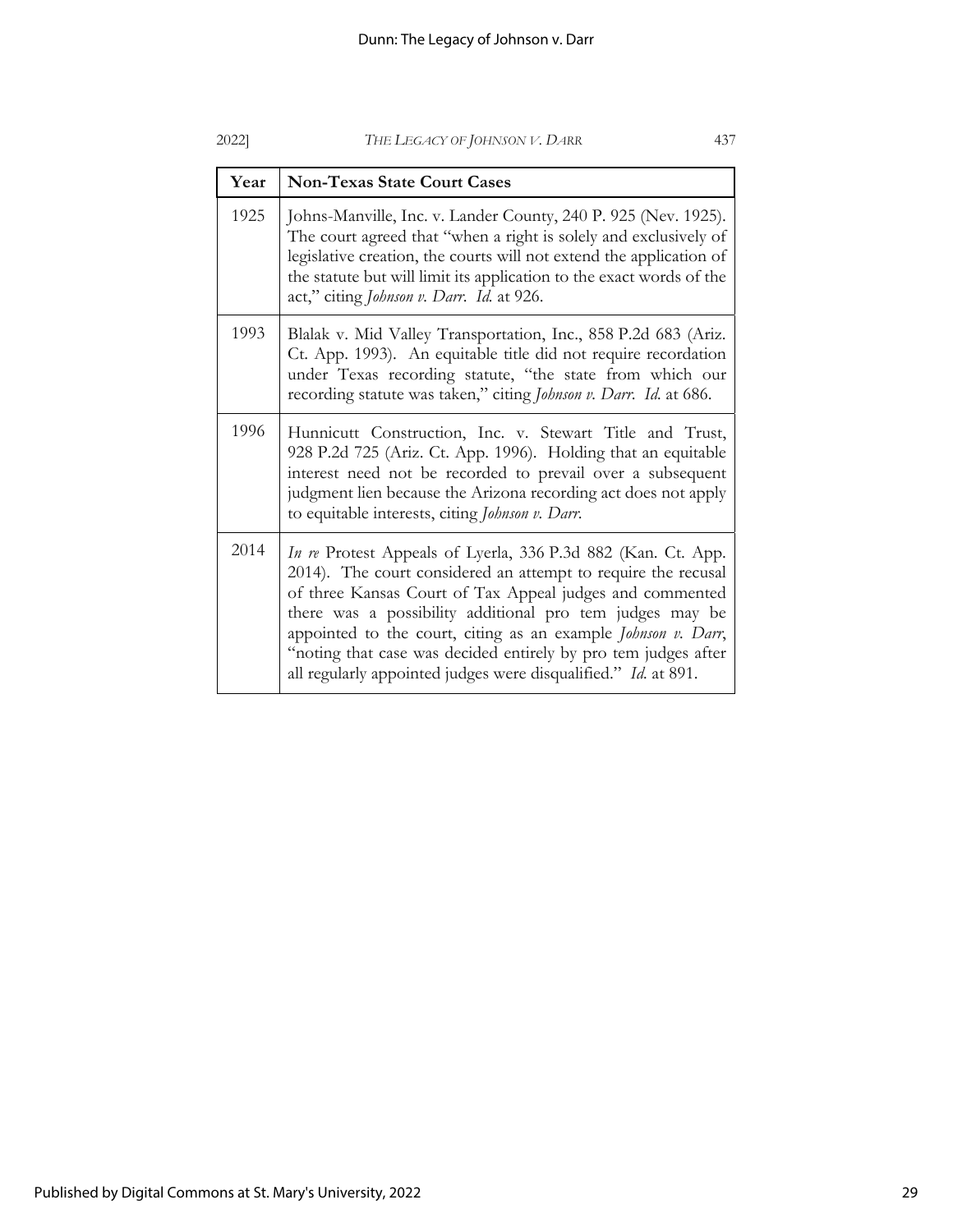| Year | <b>Texas Supreme Court Cases</b>                                                                                                                                                                                                                                                                                                                                                                                                                                                                                                                                                                                                                                                                                 |
|------|------------------------------------------------------------------------------------------------------------------------------------------------------------------------------------------------------------------------------------------------------------------------------------------------------------------------------------------------------------------------------------------------------------------------------------------------------------------------------------------------------------------------------------------------------------------------------------------------------------------------------------------------------------------------------------------------------------------|
| 1932 | Estelle v. Hart, 55 S.W.2d 510 (Tex. Comm'n. App. 1932).<br>Judgment lien did not attach to inherited land through<br>unrecorded instrument, reversing Hart v. Estelle, 34 S.W.2d<br>665, 671 (Tex. App.-Austin 1930), both of which cited Johnson<br>$v.$ Darr.                                                                                                                                                                                                                                                                                                                                                                                                                                                 |
| 1961 | Second Injury Fund v. Keaton, 345 S.W.2d 711 (Tex. 1961).<br>"[W]e are not permitted to give a liberal construction where the<br>law is expressed in plain and unambiguous language as here.<br>We are not to look to the consequences of our action here in<br>limiting the application of the statute to the exact words of the<br>Act." <i>Id.</i> at 714.                                                                                                                                                                                                                                                                                                                                                    |
| 2008 | Entergy Gulf States, Inc. v. Summers, 282 S.W.3d 433<br>(Tex. 2009). In a concurring opinion involving statutory<br>construction of the Texas Workers' Compensation Act,<br>Justice Nathan Hecht mentioned Johnson v. Darr in passing<br>within a parenthetical in a footnote: "(The most famous exercise<br>of the designation power was surely Governor Pat Neff's<br>appointment of a Special Supreme Court consisting of three<br>women, Mrs. Hortense Ward, Special Chief Justice, and<br>Miss Ruth Virginia Brazzil and Miss Hattie L. Henenberg,<br>Special Associate Justices, to hear and determine the issues in<br>Johnson v. Darr, 114 Tex. 516, 272 S.W. 1098 (1925).)."<br><i>Id.</i> at 492 n.11. |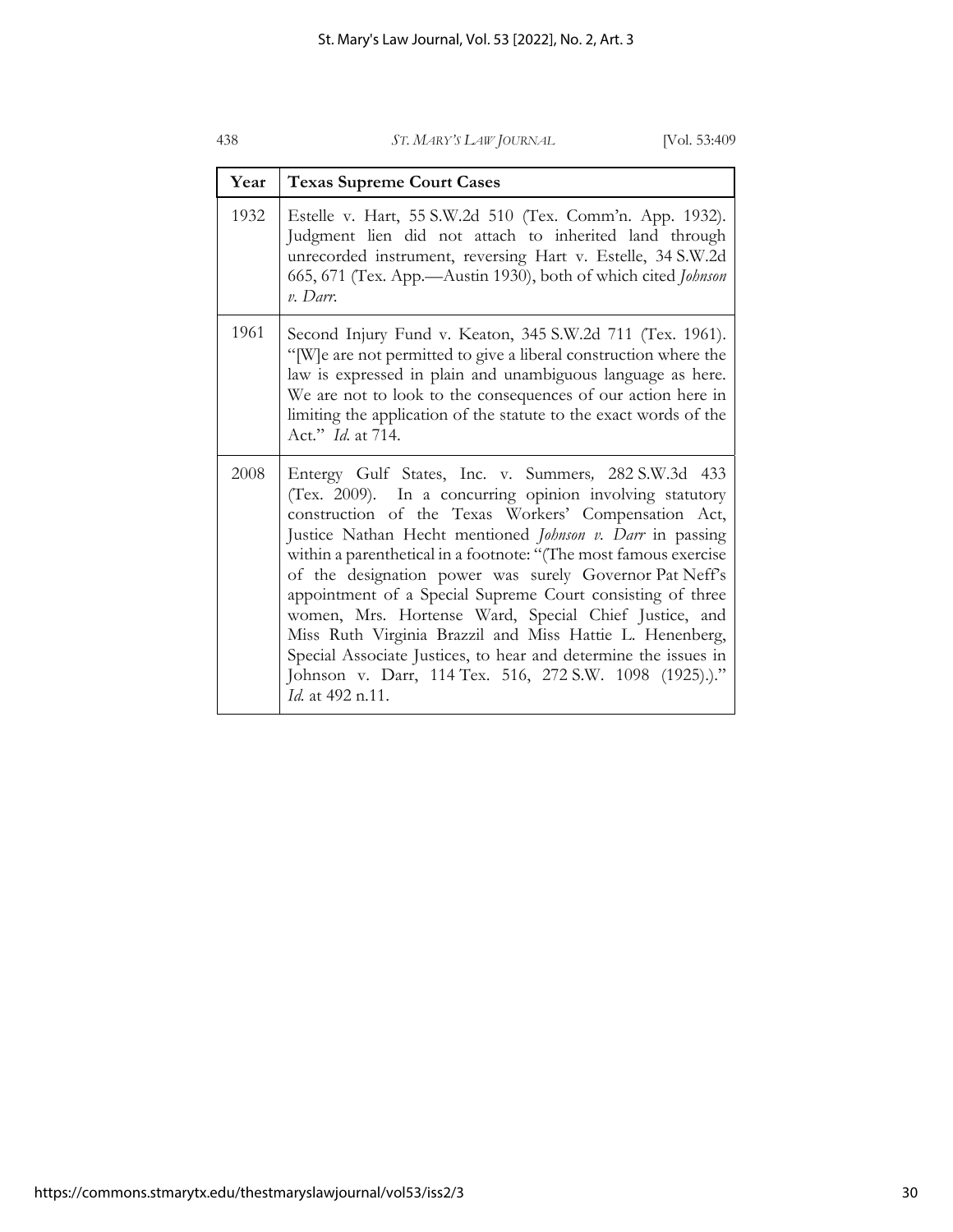|--|

*Id.* at 910.

*Id.* at 649.

#### 2022] *THE LEGACY OF JOHNSON V. DARR* 439

Year Texas Court of Appeals Cases 1927 Sugg v. Mozoch, 293 S.W. 907 (Tex. App.—Austin 1927, writ ref'd). Quoting from *Johnson v. Darr*: "[t]he decisions of this state uniformly hold that the registration statutes do not apply to equitable titles. That bona fide purchasers for value are protected against the assertion of such title is because of the doctrine of estoppel, and not the registration statutes." Citizens' Nat'l Bank v. Billingsley, 300 S.W. 648 (Tex. App.— Waco 1927, writ ref'd) "It is also well-settled law that an attaching creditor acquires no greater interest in land than that owned by the debtor, except where the rule is abrogated by reason of the registration statutes[,]" citing *Johnson v. Darr*. 1929 Brinkman v. Rick, 19 S.W.2d 808 (Tex. App.—Dallas 1929, writ ref'd). Stating appellees "can claim no greater interest in the stock than the interest owned by J. George Brinkman at the time the levies were made," citing *Johnson v. Darr*. *Id.* at 812.

| 1930   Garrison v. Citizens' Nat'l Bank, 25 S.W.2d 231 (Tex. App.<br>Waco 1930, writ ref'd). "[T]he rights of the holder of an<br>equitable title were not affected by his failure to record a<br>conveyance to him of the legal title[,]" quoting Johnson v. Darr<br><i>Id.</i> at 233. |
|------------------------------------------------------------------------------------------------------------------------------------------------------------------------------------------------------------------------------------------------------------------------------------------|
|                                                                                                                                                                                                                                                                                          |

| 1931   Gamer v. Love, 41 S.W.2d 356 (Tex. App.—Fort Worth 1931,  |
|------------------------------------------------------------------|
| writ dism'd w.o.j.). "[I]t seems to be definitely settled that a |
| judgment lien does not attach to an equitable title to realty    |
| owned by the defendant, but only to realty which the debtor      |
| holds by legal title[,]" quoting Johnson v. Darr. Id. at 359.    |
|                                                                  |

| 1932 | South Texas Lumber Co. v. Nicoletti, 54 S.W.2d 893 (Tex.             |
|------|----------------------------------------------------------------------|
|      | App.—Beaumont 1932, writ dism'd). "[T] hough an instrument           |
|      | be entitled to registration, still it is not required to be recorded |
|      | in order to protect equitable title evidenced thereby against        |
|      | attaching creditors[,]" citing Johnson v. Darr. Id. at 896.          |
|      |                                                                      |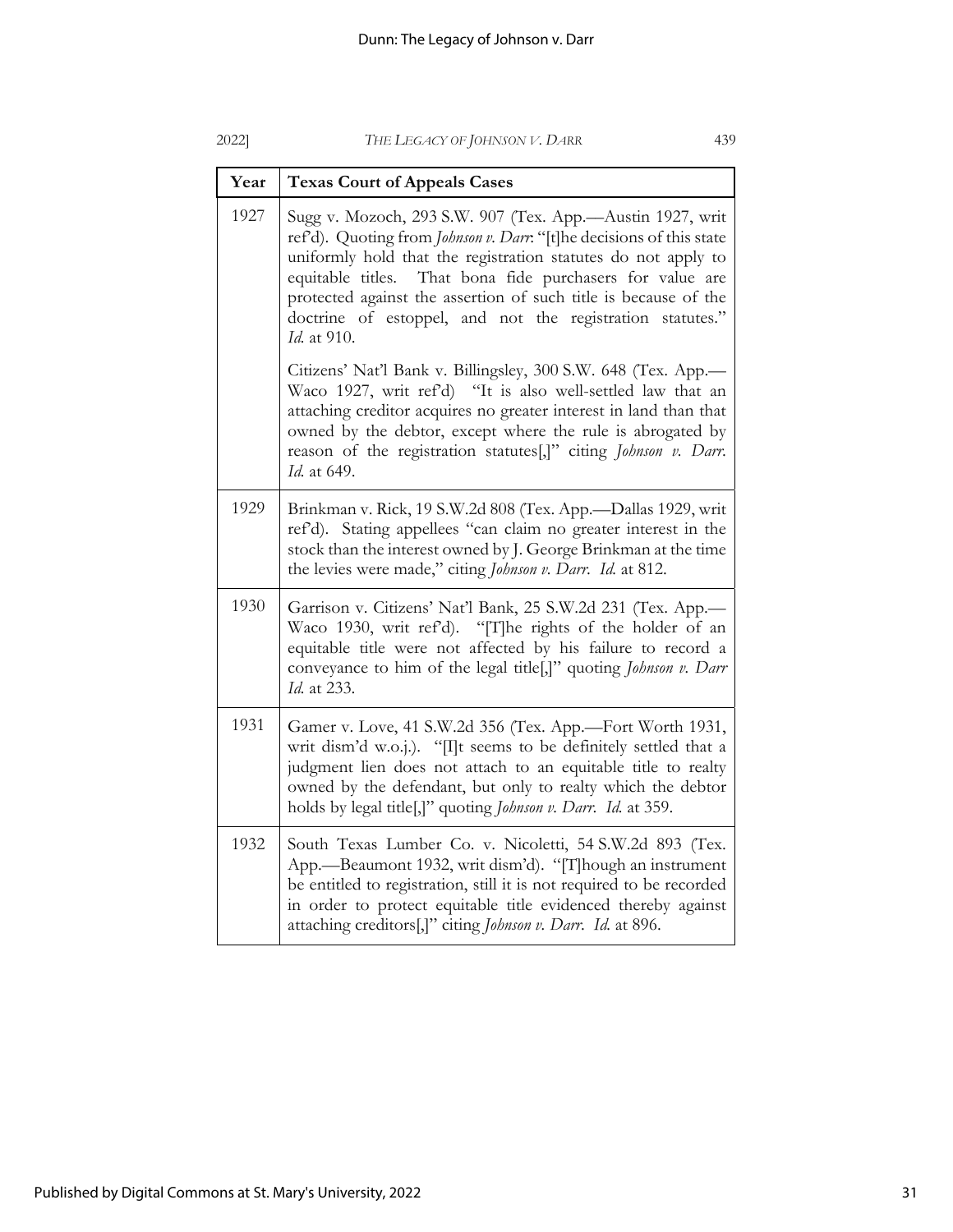| 440  | ST. MARY'S LAW JOURNAL<br>[VOL 53:409]                                                                                                                                                                                                                                                                                                                                                                             |
|------|--------------------------------------------------------------------------------------------------------------------------------------------------------------------------------------------------------------------------------------------------------------------------------------------------------------------------------------------------------------------------------------------------------------------|
| 1937 | Martin v. Marquardt, 111 S.W.2d 285 (Tex. App.-San Antonio<br>1937, writ dism'd). "[S]tatement contained in this transfer was<br>false, and therefore this transfer was insufficient to put appellee<br>on notice of the fact that the appellant was, or might in the<br>future assert an equitable lien against this land[,]" citing Johnson<br>v. Darr. Id. at 286.                                              |
| 1938 | Lusk v. Parmer, 114 S.W.2d 677 (Tex. App.---Amarillo 1938,<br>dism'd). No consideration given for land other than release or<br>credit upon debt and judgment, citing Johnson v. Darr.                                                                                                                                                                                                                             |
| 1939 | Broussard Trust v. Perryman, 134 S.W.2d 308 (Tex. App.<br>Beaumont 1939, writ ref'd). Execution of affidavit before a<br>notary public that he held the "interest in the land in trust for"<br>another did not "have the effect of a legal conveyance of the<br>legal title to" the land to the beneficiary owner, citing Johnson v.<br>Darr. Id. at 314.                                                          |
| 1940 | Roeser & Pendleton, Inc. v. Stanolind Oil & Gas Co.,<br>138 S.W.2d 250 (Tex. App.-Texarkana 1940, writ ref'd).<br>Assertion of equitable claim to real property prevails against the<br>purchaser at execution sale, citing Johnson v. Darr and other cases.                                                                                                                                                       |
| 1962 | Hammett v. McIntire, 365 S.W.2d 844 (Tex. App.-Houston<br>1962, writ ref'd n.r.e.). Abstract of judgment lien did not attach<br>to beneficial interest in real property, citing Johnson v. Darr.                                                                                                                                                                                                                   |
| 1964 | Perry v. Aetna Life Ins. Co. of Conn., 380 S.W.2d 868 (Tex.<br>App.-Tyler 1964, writ ref'd n.r.e.). Concluding that an agreed<br>statement of facts does not have to be signed and certified by<br>the court "where it otherwise appears from the record that the<br>case was tried upon such statement of facts," citing the Darr civil<br>appeals opinion as affirmed by the Texas Supreme Court.<br>Id. at 876. |
| 1972 | Legate v. Bituminous Fire & Marine Ins. Co., 483 S.W.2d 488<br>(Tex. App.-Beaumont 1972, writ ref'd n.r.e.). Citing Johnson v.<br>Darr in a quote from Second Injury Fund v. Keaton.                                                                                                                                                                                                                               |

440 *ST. MARY'S LAW JOURNAL* [Vol. 53:409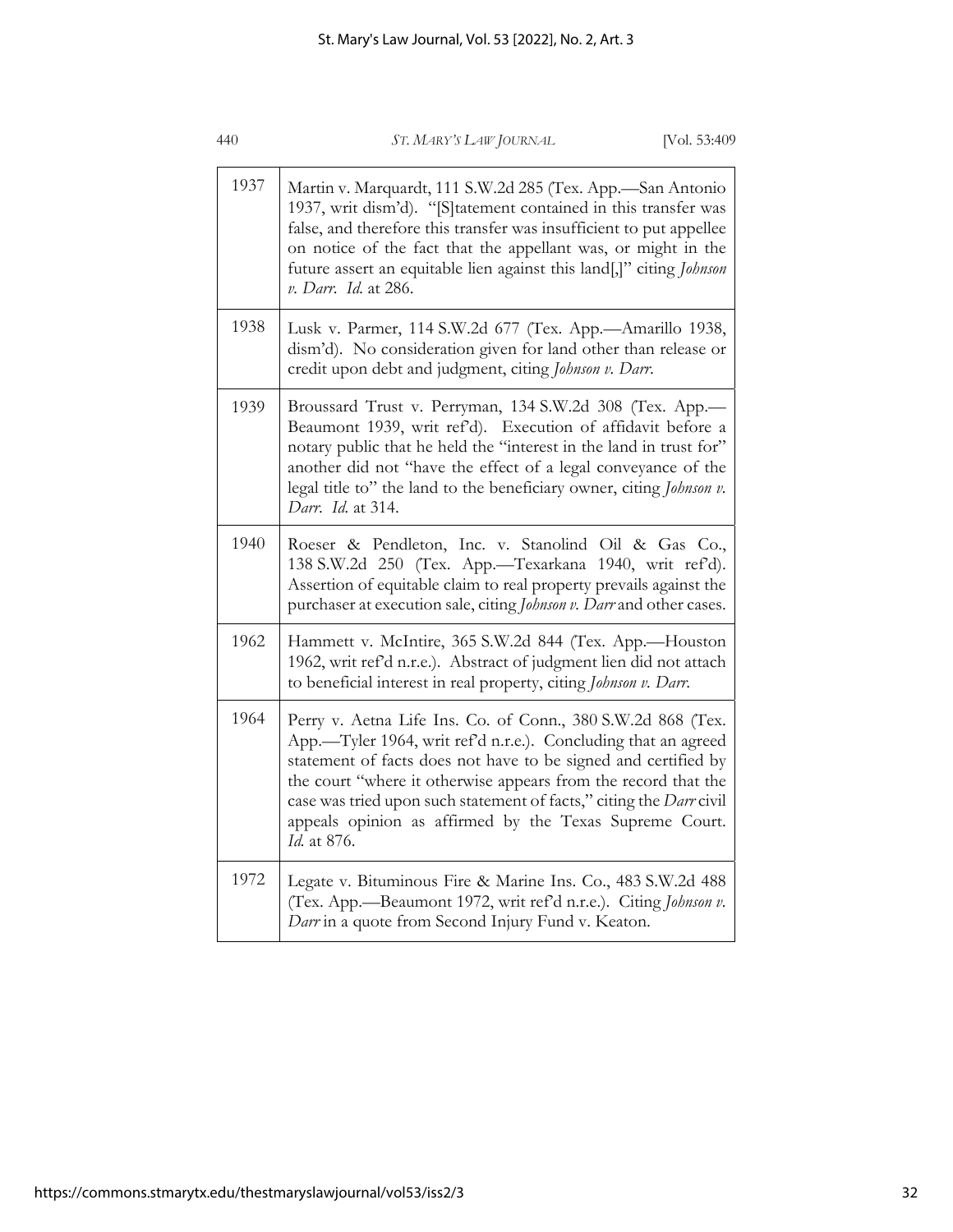| 2022] | THE LEGACY OF JOHNSON V. DARR<br>441                                                                                                                                                                                                                                                                                                                                                                                                                                                                                                                        |
|-------|-------------------------------------------------------------------------------------------------------------------------------------------------------------------------------------------------------------------------------------------------------------------------------------------------------------------------------------------------------------------------------------------------------------------------------------------------------------------------------------------------------------------------------------------------------------|
| 1975  | Texas Indus. Acc. Bd. v. Indus. Found., 526 S.W.2d 211 (Tex.<br>App.-Beaumont 1975, pet. denied). "We are not to look to<br>the consequences of our action here in limiting the application<br>of the Act to the exact words of the Act," citing Johnson v. Darr<br>and remarking: "This decision is the only one in our<br>jurisprudence decided by an all-woman Supreme Court of<br>Texas, a panel appointed by Governor Neff which sat during<br>the early months of Governor Miriam A. Ferguson's first term<br>of office." <i>Id.</i> at 218, 221 n.9. |
|       | Lewisville State Bank v. Blanton, 520 S.W.2d 607 (Tex. .App.-<br>Waco 1975), rev'd 525 S.W.2d 696 (Tex. App.- Waco 1975).<br>"The registration statutes do not apply to equitable titles, and<br>thus the equitable title of plaintiff is superior to judgment liens<br>held against W.H. Blanton," citing Johnson v. Darr. Id. at 608.                                                                                                                                                                                                                     |
| 1981  | Jensen v. Bryson, 614 S.W.2d 930 (Tex. App.--Amarillo 1981,<br>no pet.). "The [recording] statute partially abrogates the<br>common law rule that a lien creditor is confined to the interest<br>of his debtor in the land at the time of levy; but, because the<br>statute is a legislative creation in derogation of the common law<br>and equitable principles, its application is limited to its exact<br>words[,]" citing Johnson v. Darr. Id. at 933.                                                                                                 |
| 1984  | Milberg Factors, Inc. v. Hurwitz-Nordlicht Joint Venture,<br>676 S.W.2d 613 (Tex. App.-Austin 1984, writ ref'd n.r.e.).<br>"[T]he assignment of interest was not subject to real property<br>recording requirements because Hurwitz' interest<br>was<br>personalty, not realty[,]" citing Johnson v. Darr. Id. at 616.                                                                                                                                                                                                                                      |
| 1985  | Tex. Dept. of Pub. Safety v. Wiggins, 688 S.W.2d 227 (Tex.<br>App.—El Paso 1985, no pet.). "An expunction proceeding is<br>civil in nature rather than criminal, with the burden of proving<br>compliance with the statutory conditions resting solely with the<br>petitioner[,]" citing Johnson v. Darr. Id. at 229.                                                                                                                                                                                                                                       |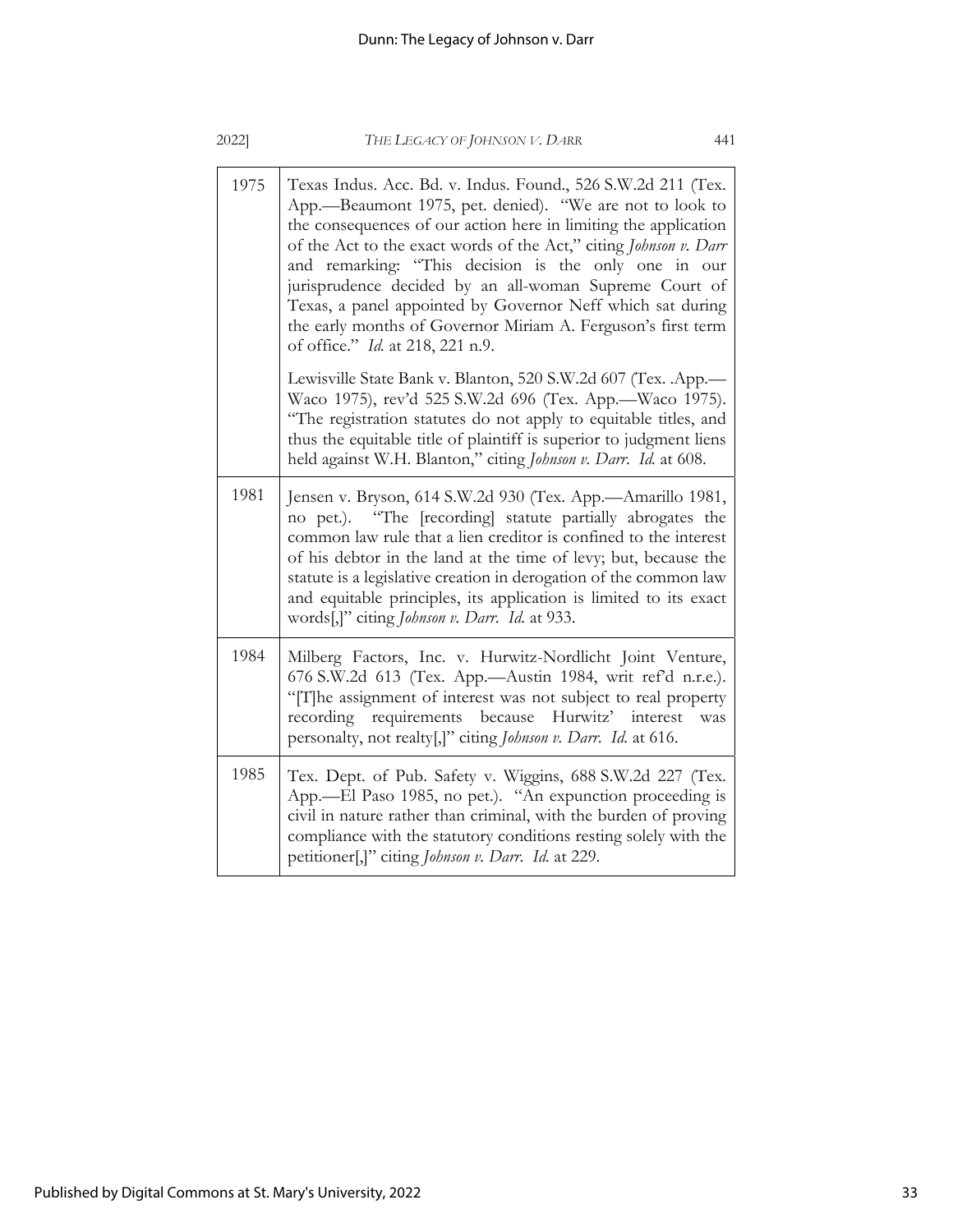| 1986 | Tex. American Bank/Levelland v. Resendez, 706 S.W.2d 343<br>(Tex. App.-Amarillo 1986, no pet.). Stating "[S]ection 13.001<br>[of the Texas Property Code] (formerly article 6627) is a<br>legislative creation in derogation of the common law and<br>equitable principles and must be strictly construed," citing<br>Johnson v. Darr. Id. at 345.                                                                                                                                                                                                      |
|------|---------------------------------------------------------------------------------------------------------------------------------------------------------------------------------------------------------------------------------------------------------------------------------------------------------------------------------------------------------------------------------------------------------------------------------------------------------------------------------------------------------------------------------------------------------|
| 1990 | Gibraltar Sav. Ass'n v. Martin, 784 S.W.2d 555 (Tex. App.<br>Amarillo 1990, writ denied). Stating "[t]he statute partially<br>abrogates the common law rule that a lien creditor is confined<br>to the interest of his debtor in the land at the time of levy[,]"<br>citing Johnson v. Darr. Id. at 557.                                                                                                                                                                                                                                                |
| 1999 | Gaona v. Gonzales, 997 S.W.2d 784 (Tex. App.-Austin 1999).<br>"Because it is in derogation of the common law and equitable<br>principles, the recording statute must be strictly construed"[,]"<br>citing Johnson v. Darr. Id. at 786.                                                                                                                                                                                                                                                                                                                  |
| 2003 | Hellmann v. Circle C Props. I, Ltd., No. 04-03-00217-CV,<br>2003 WL 22897220 (Tex. App.-San Antonio 2003, pet.<br>denied) (mem.). Citing Johnson v. Darr for the proposition that<br>"Texas courts have uniformly held that the recording statutes<br>do not apply to equitable titles; therefore, the absence of any<br>instrument recording AII's equitable interest does not affect the<br>priority of the parties' liens or make AII's interest in the real<br>property void under section 13.001 of the Texas Property<br>Code." <i>Id.</i> at *7. |
| 2014 | Drake Interiors, LLC v. Thomas, 433 S.W.3d 841 (Tex. App.-<br>Houston [14th Dist.] 2014, pet. denied). Citing Johnson v. Darr<br>for the proposition that if a lien attaches to property, the<br>lienholder may acquire an interest "no greater than that held by<br>the judgment debtor." Id. at 847.                                                                                                                                                                                                                                                  |
| 2016 | Hankins v. Harris, 500 S.W.3d 140 (Tex. App.-Houston<br>[1st Dist.] 2016, no pet.). Citing Johnson v. Darr for the<br>proposition that a lienholder "acquire[s] an interest [in the<br>property] no greater than that held by the judgment debtor."<br>Id. at 145.                                                                                                                                                                                                                                                                                      |